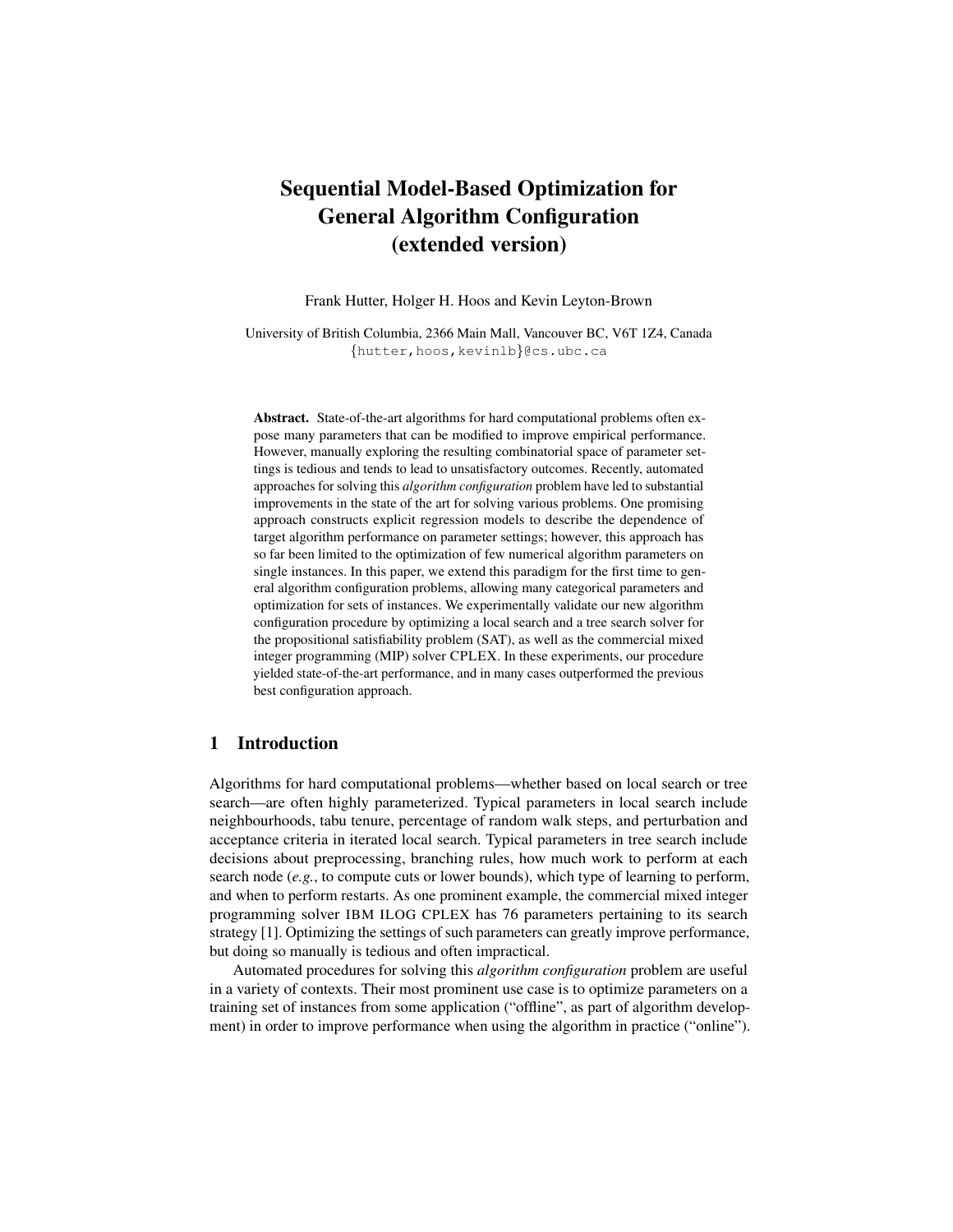Algorithm configuration thus trades human time for machine time and automates a task that would otherwise be performed manually. End users of an algorithm can also apply algorithm configuration procedures (*e.g.*, the automated tuning tool built into CPLEX versions 11 and above) to configure an existing algorithm for high performance on problem instances of interest.

The algorithm configuration problem can be formally stated as follows: given a parameterized algorithm A (the *target algorithm*), a set (or distribution) of problem instances  $I$  and a cost metric  $c$ , find parameter settings of  $A$  that minimize  $c$  on  $I$ . The cost metric  $c$  is often based on the runtime required to solve a problem instance, or, in the case of optimization problems, on the solution quality achieved within a given time budget. Various automated procedures have been proposed for solving this algorithm configuration problem. Existing approaches differ in whether or not explicit models are used to describe the dependence of target algorithm performance on parameter settings.

Model-free algorithm configuration methods are relatively simple, can be applied out-of-the-box, and have recently led to substantial performance improvements across a variety of constraint programming domains. This research goes back to the early 1990s [2, 3] and has lately been gaining momentum. Some methods focus on optimizing numerical (*i.e.*, either integer- or real-valued) parameters (see, *e.g.*, [4, 5, 6]), while others also target categorical (*i.e.*, discrete-valued and unordered) domains [7, 8, 9, 10, 11]. The most prominent configuration methods are the racing algorithm F-RACE [7] and our own iterated local search algorithm PARAMILS [8, 9]. A recent competitor is the genetic algorithm GGA [10]. F-RACE and its extensions have been used to optimize various high-performance algorithms, including iterated local search and ant colony optimization procedures for timetabling tasks and the travelling salesperson problem [12, 6]. Our own group has used PARAMILS to configure highly parameterized tree search [13] and local search solvers [14] for the propositional satisfiability problem (SAT), as well as several solvers for mixed integer programming (MIP), substantially advancing the state of the art for various types of instances. Notably, by optimizing the 76 parameters of CPLEX—the most prominent MIP solver—we achieved up to 50-fold speedups over the defaults and over the configuration returned by the CPLEX tuning tool [1].

While the progress in practical applications described above has been based on model-free optimization methods, recent progress in model-based approaches promises to lead to the next generation of algorithm configuration procedures. *Sequential modelbased optimization (SMBO)* iterates between fitting models and using them to make choices about which configurations to investigate. It offers the appealing prospects of interpolating performance between observed parameter settings and of extrapolating to previously unseen regions of parameter space. It can also be used to quantify importance of each parameter and parameter interactions. However, being grounded in the "blackbox function optimization" literature from statistics (see, e.g., [15]), SMBO has inherited a range of limitations inappropriate to the automated algorithm configuration setting. These limitations include a focus on deterministic target algorithms; use of costly initial experimental designs; reliance on computationally expensive models; and the assumption that all target algorithm runs have the same execution costs. Despite considerable recent advances [16, 17, 18, 19], all published work on SMBO still has three key limitations that prevent its use for general algorithm configuration tasks: (1) it only supports numerical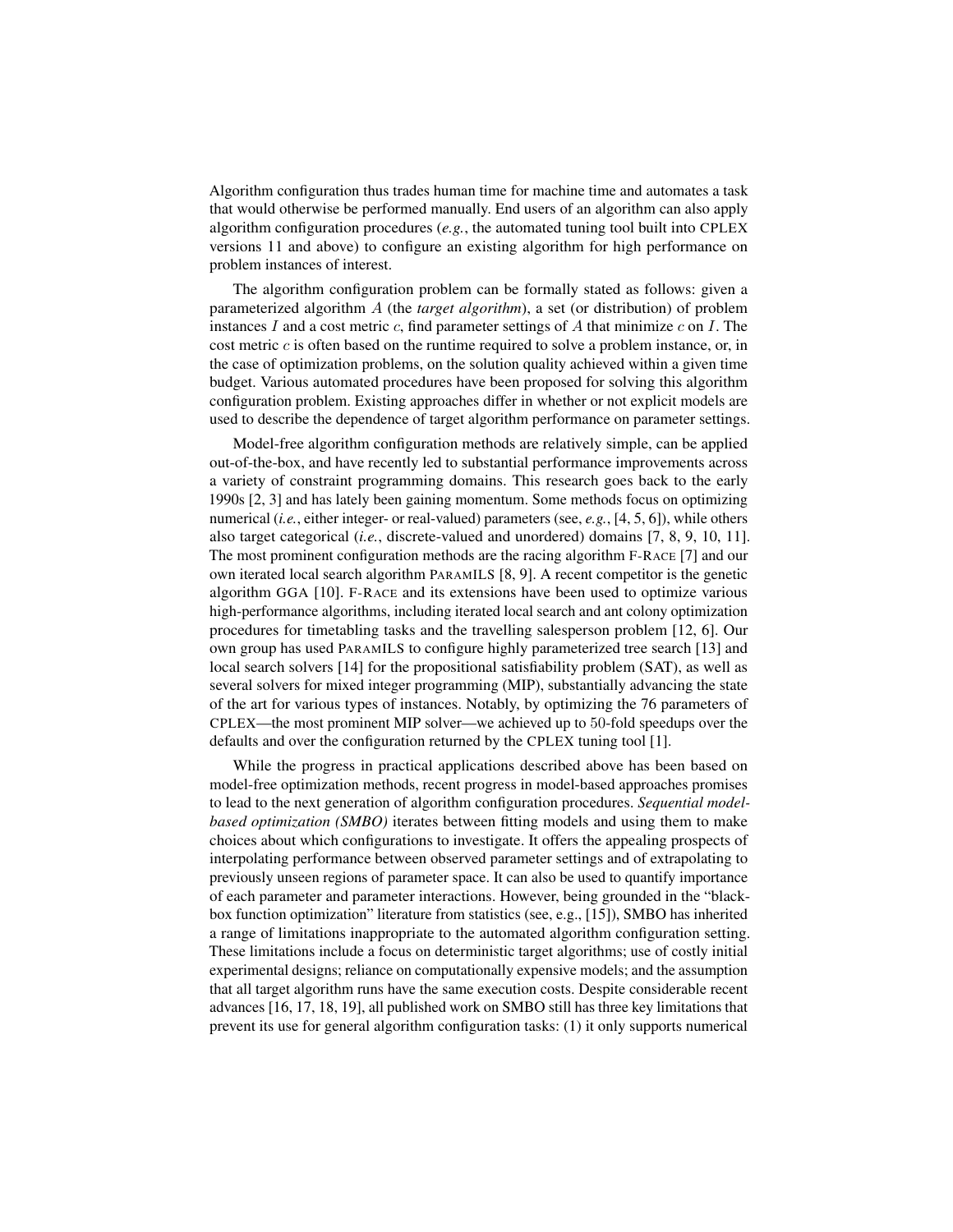parameters; (2) it only optimizes target algorithm performance for single instances; and (3) it lacks a mechanism for terminating poorly performing target algorithm runs early.

The main contribution of this paper is to remove the first two of these SMBO limitations, and thus to make SMBO applicable to general algorithm configuration problems with many categorical parameters and sets of benchmark instances. Specifically, we generalize four components of the SMBO framework and—based on them—define two novel SMBO instantiations capable of general algorithm configuration: the simple model-free Random Online Adaptive Racing (ROAR) procedure and the more sophisticated Sequential Model-based Algorithm Configuration (SMAC) method. These methods do not yet implement an early termination criterion for poorly performing target algorithm runs (such as, *e.g.*, PARAMILS's adaptive capping mechanism [9]); thus, so far we expect them to perform poorly on some configuration scenarios with large captimes. In a thorough experimental analysis for a wide range of 17 scenarios with small captimes (involving the optimization of local search and tree search SAT solvers, as well as the commercial MIP solver CPLEX), SMAC indeed compared favourably to the two most prominent approaches for general algorithm configuration: PARAMILS [8, 9] and GGA [10].

The remainder of this paper is structured as follows. Section 2 describes the SMBO framework and previous work on SMBO. Sections 3 and 4 generalize SMBO's components to tackle general algorithm configuration scenarios, defining ROAR and SMAC, respectively. Section 5 experimentally compares ROAR and SMAC to the existing state of the art in algorithm configuration. Section 6 concludes the paper.

# 2 Existing Work on Sequential Model-Based Optimization (SMBO)

Model-based optimization methods construct a regression model (often called a *response surface model*) that predicts performance and then use this model for optimization. *Sequential* model-based optimization (SMBO) iterates between fitting a model and gathering additional data based on this model. In the context of parameter optimization, the model is fitted to a training set  $\{(\theta_1, o_1), \ldots, (\theta_n, o_n)\}$  where parameter configuration  $\theta_i = (\theta_{i,1}, \dots, \theta_{i,d})$  is a complete instantiation of the target algorithm's d parameters and  $o_i$  is the target algorithm's observed performance when run with configuration  $\theta_i$ . Given a new configuration  $\theta_{n+1}$ , the model aims to predict its performance  $o_{n+1}$ .

*Sequential* model-based optimization (SMBO) iterates between building a model and gathering additional data. We illustrate a simple SMBO procedure in Figure 1. Consider a deterministic algorithm A with a single continuous parameter x and let  $A$ 's runtime as a function of its parameter be described by the solid line in Figure  $1(a)$ . SMBO searches for a value of x that minimizes this runtime. Here, it is initialized by running  $\tilde{A}$  with the parameter values indicated by the circles in Figure 1(a). Next, SMBO fits a response surface model to the data gathered; Gaussian process (GP) models [20] are the most common choice. The black dotted line in Figure 1 represents the predictive mean of a GP model trained on the data given by the circles, and the shaded area around it quantifies the uncertainty in the predictions; this uncertainty grows with distance from the training data. SMBO uses this predictive performance model to select a promising parameter configuration for the next run of A. Promising configurations are predicted to perform well and/or lie in regions for which the model is still uncertain. These two objectives are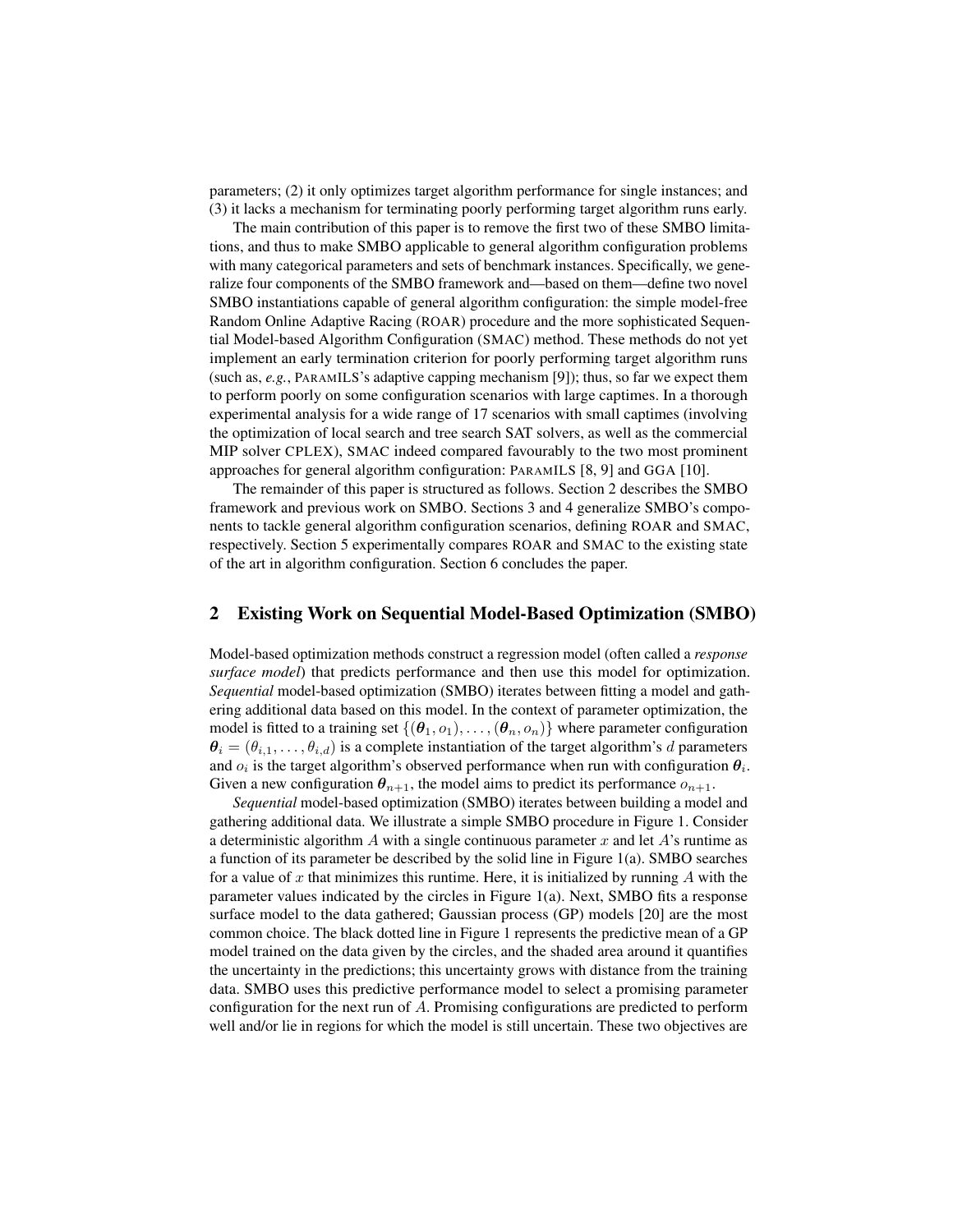

Fig. 1. Two steps of SMBO for the optimization of a 1D function. The true function is shown as a solid line, and the circles denote our observations. The dotted line denotes the mean prediction of a noise-free Gaussian process model (the "DACE" model), with the grey area denoting its uncertainty. Expected improvement (scaled for visualization) is shown as a dashed line.

combined in a so-called *expected improvement* (EI) criterion, which is high in regions of low predictive mean and high predictive variance (see the light dashed line in Figure 1(a); an exact formula for EI is given in Equation 3 in Section 4.3). SMBO selects a configuration with maximal EI (here,  $x = 0.705$ ), runs A using it, and updates its model based on the result. In Figure 1(b), we show how this new data point changes the model: note the additional data point at  $x = 0.705$ , the greatly reduced uncertainty around it, and that the region of large EI is now split into two.

While our example captures the essence of SMBO, recent practical SMBO instantiations include more complex mechanisms for dealing with randomness in the algorithm's performance and for reducing the computational overhead. Algorithm Framework 1 gives the general structure of the time-bounded SMBO framework we employ in this paper. It starts by running the target algorithm with some initial parameter configurations, and then iterates three steps: (1) fitting a response surface model using the existing data; (2) selecting a list of promising configurations; and (3) running the target algorithm on (some of) the selected configurations until a given time bound is reached. This time bound is related to the combined overhead,  $t_{model} + t_{ei}$ , due to fitting the model and selecting promising configurations.

SMBO has is roots in the statistics literature on experimental design for global continuous ("black-box") function optimization. Most notable is the efficient global optimization (EGO) algorithm by Jones et al.[15]; this is essentially the algorithm used in our simple example above. EGO is limited to optimizing continuous parameters for noise-free functions (*i.e.*, the performance of deterministic algorithms). Follow-up work in the statistics community included an approach to optimize functions across multiple environmental conditions [21] as well as the sequential kriging optimization (SKO) algorithm for handling noisy functions (*i.e.*, in our context, randomized algorithms) by Huang et al. [22]. In parallel to the latter work, Bartz-Beielstein et al. [16, 17] were the first to use the EGO approach to optimize algorithm performance. Their sequential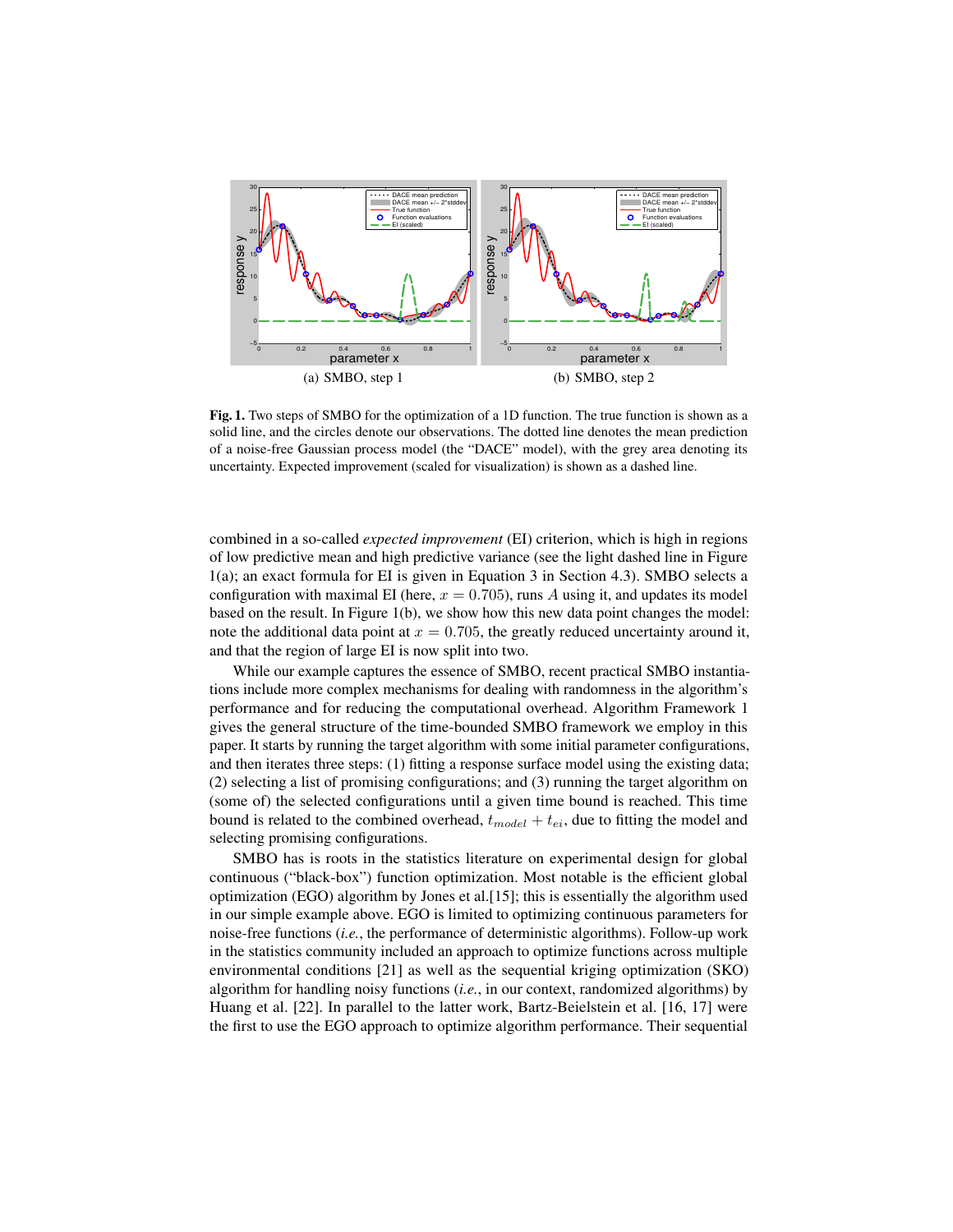### Algorithm Framework 1: Sequential Model-Based Optimization (SMBO)

R keeps track of all target algorithm runs performed so far and their performances (*i.e.*, SMBO's training data  $\{([\theta_1, x_1], o_1), \ldots, ([\theta_n, x_n], o_n)\}\)$ , M is SMBO's model,  $\vec{\Theta}_{new}$ is a list of promising configurations, and  $t_{fit}$  and  $t_{select}$  are the runtimes required to fit the model and select configurations, respectively.

**Input** :Target algorithm A with parameter configuration space  $\Theta$ ; instance set  $\Pi$ ; cost metric  $\hat{c}$ **Output**: Optimized (incumbent) parameter configuration,  $\theta_{inc}$ 1  $[\mathbf{R}, \theta_{inc}] \leftarrow \text{Initialize}(\boldsymbol{\Theta}, \boldsymbol{\Pi});$ <sup>2</sup> repeat  $\begin{aligned} \mathbf{3} \quad & \big| \quad [\mathcal{M}, t_{fit}] \leftarrow \textit{FitModel}(\mathbf{R}); \end{aligned}$  $\begin{aligned} \mathbf{4} \quad \big| \quad [\vec{\boldsymbol{\Theta}}_{new}, t_{select}] \leftarrow SelectConfigurations(\mathcal{M}, \boldsymbol{\theta}_{inc}, \boldsymbol{\Theta}); \end{aligned}$  $\mathbf{5}$   $\begin{bmatrix} \mathbf{R}, \theta_{inc} \end{bmatrix} \leftarrow$  *Intensify*( $\vec{\Theta}_{new}, \theta_{inc}, \mathcal{M}, \mathbf{R}, t_{fit} + t_{select}, \Pi, \hat{c}$ ); <sup>6</sup> until *total time budget for configuration exhausted*; 7 return  $\theta_{inc}$ ;

parameter optimization (SPO) toolbox—which has received considerable attention in the evolutionary algorithms community—provides many features that facilitate the manual analysis and optimization of algorithm parameters; it also includes an automated SMBO procedure for optimizing continuous parameters on single instances. We started our own work in SMBO by comparing SKO *vs* SPO, studying their choices for the four SMBO components [18]. We demonstrated that component *Intensify* mattered most, and improved it in our  $SPO^+$  algorithm [18]. Subsequently, we showed how to reduce the overhead incurred by construction and use of response surface models via approximate GP models. We also eliminated the need for a costly initial design by interleaving randomly selected parameters throughout the optimization process instead and exploit that different algorithm runs take different amounts of time. The resulting time-bounded SPO variant, TB-SPO, is the first SMBO method practical for parameter optimization given a user-specified time budget [19]. Although it was shown to significantly outperform PARAMILS on some domains, it is still limited to the optimization of continuous algorithm parameters on single problem instances. In the following, we generalize the components of the time-bounded SMBO framework (of which TB-SPO is an instantiation), extending its scope to tackle general algorithm configuration problems with many categorical parameters and sets of benchmark instances.

# 3 Randomized Online Aggressive Racing (ROAR)

In this section, we first generalize SMBO's *Intensify* procedure to handle multiple instances, and then introduce ROAR, a very simple model-free algorithm configuration procedure based on this new intensification mechanism.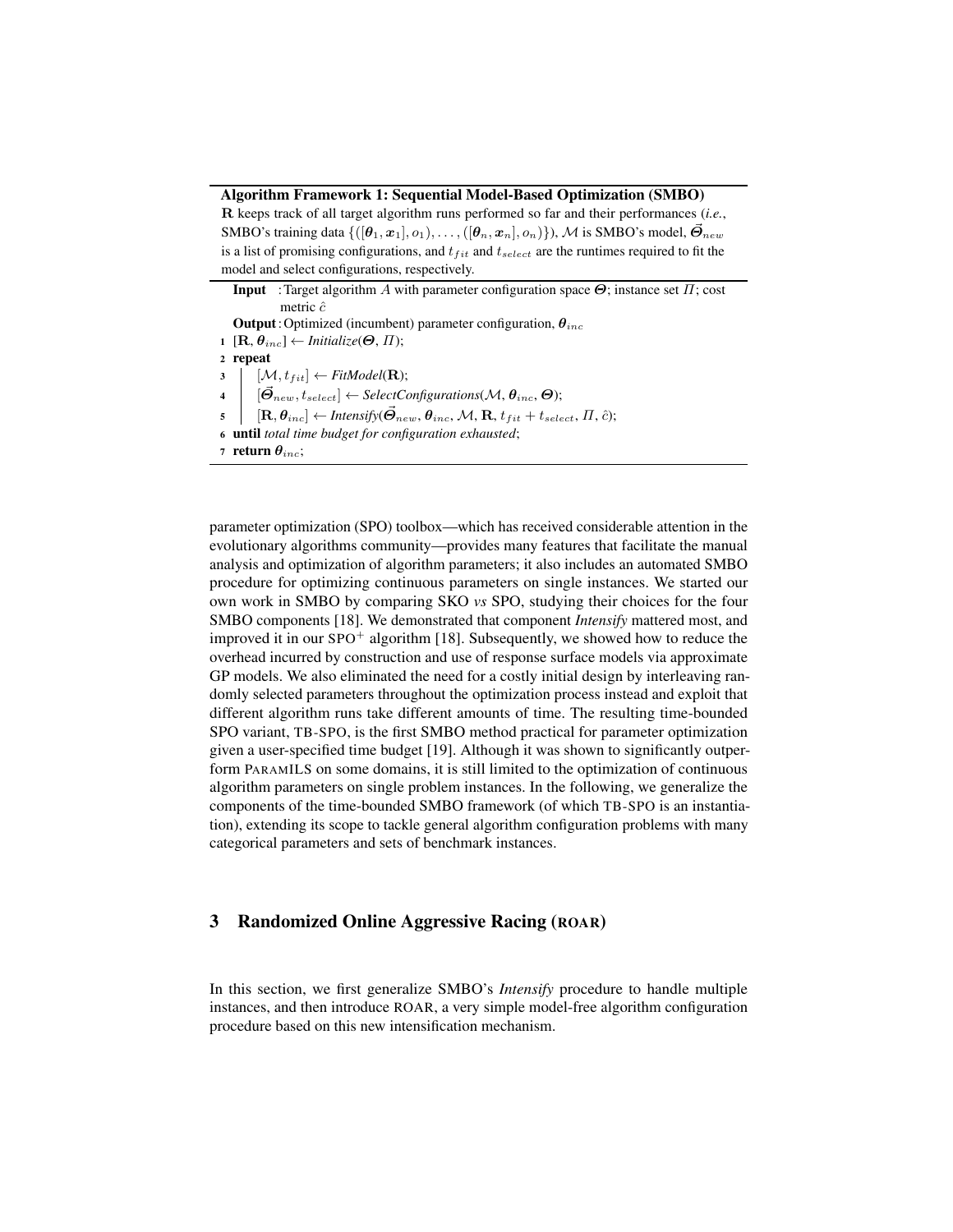Procedure 2: Intensify( $\vec{\mathcal{O}}_{new}, \theta_{inc}, \mathcal{M}, \mathrm{R}, t_{intensity}, \mathit{\Pi}, \hat{c})$ 

 $\hat{c}(\theta, \Pi')$  denotes the empirical cost of  $\theta$  on the subset of instances  $\Pi' \subseteq \Pi$ , based on the runs in R; *maxR* is a parameter, set to 2 000 in all our experiments

**Input** : Sequence of parameter settings to evaluate,  $\vec{\Theta}_{new}$ ; incumbent parameter setting,  $\theta_{inc}$ ; model, M; sequence of target algorithm runs, R; time bound,  $t_{intensity}$ ; instance set,  $\Pi$ ; cost metric,  $\hat{c}$ **Output**: Updated sequence of target algorithm runs, R; incumbent parameter setting,  $\theta_{inc}$ 1 for  $i := 1, \ldots$ , *length* $(\Theta_{new})$  do 2  $\theta_{new} \leftarrow \boldsymbol{\Theta}_{new}[i];$ 3 **if R** contains less than  $maxR$  runs with configuration  $\theta_{inc}$  then  $\mathcal{H} = \left\{ \begin{array}{l l} 0 \end{array} \right. \quad \textrm{and} \quad \pi' \in \Pi \mid \mathbf{R} \text{ contains less than or equal number of runs using } \boldsymbol{\theta}_{inc} \text{ and } \pi' \text{ and } \pi' \text{ and } \pi' \text{ and } \pi' \text{ and } \pi' \text{ and } \pi' \text{ and } \pi' \text{ and } \pi' \text{ and } \pi' \text{ and } \pi' \text{ and } \pi' \text{ and } \pi' \text{ and } \pi' \text{ and } \pi' \text{ and } \pi' \text{ and } \pi' \text{ and } \pi' \text{ and } \pi'$ than using  $\theta_{inc}$  and any other  $\pi'' \in \Pi$  ;  $\begin{array}{c|c} 5 \end{array}$   $\begin{array}{c} \pi \leftarrow \text{instance sampled uniformly at random from } \Pi'; \end{array}$ 6  $\vert$   $\vert$  s  $\leftarrow$  seed, drawn uniformly at random; 7 | R ← ExecuteRun( $\mathbf{R}, \theta_{inc}, \pi, s$ );  $\begin{array}{c|c} \mathbf{s} & N \leftarrow 1; \end{array}$ <sup>9</sup> while *true* do 10  $\left| \right|$  S<sub>missing</sub>  $\leftarrow$  (instance, seed) pairs for which  $\theta_{inc}$  was run before, but not  $\theta_{new}$ ; 11  $\vert$   $\vert$   $S_{torun}$   $\leftarrow$  random subset of  $S_{missing}$  of size  $\min(N, |S_{missing}|)$ ; 12 **foreach**  $(\pi, s) \in S_{torun}$  do  $\mathbf{R} \leftarrow$  ExecuteRun( $\mathbf{R}, \theta_{new}, \pi, s$ ); 13 |  $S_{missing} \leftarrow S_{missing} \setminus S_{torun};$ 14  $\left| \right|$   $\left| \right|$   $\left| \right|$   $\left| \right|$   $\left| \right|$   $\left| \right|$   $\left| \right|$   $\left| \right|$   $\left| \right|$   $\left| \right|$   $\left| \right|$   $\left| \right|$   $\left| \right|$   $\left| \right|$   $\left| \right|$   $\left| \right|$   $\left| \right|$   $\left| \right|$   $\left| \right|$   $\left| \right|$   $\left| \right|$   $\left| \right|$   $\left| \right|$   $\left| \right|$   $\$ 15 **if**  $\hat{c}(\theta_{new}, \Pi_{common}) > \hat{c}(\theta_{inc}, \Pi_{common})$  then break; 16 **else if**  $S_{missing} = \emptyset$  then  $\theta_{inc} \leftarrow \theta_{new}$ ; break; 17 **else**  $N \leftarrow 2 \cdot N$ ; 18 **if** *time spent in this call to this procedure exceeds*  $t_{intensity}$  *and*  $i \geq 2$  **then break**; 19 return  $[\mathbf{R}, \theta_{inc}];$ 

#### 3.1 Generalization I: An Intensification Mechanism for Multiple Instances

A crucial component of any algorithm configuration procedure is the so-called *intensification* mechanism, which governs how many evaluations to perform with each configuration, and when to trust a configuration enough to make it the new current best known configuration (the *incumbent*). When configuring algorithms for sets of instances, we also need to decide which instance to use in each run. To address this problem, we generalize TB-SPO's intensification mechanism. Our new procedure implements a variance reduction mechanism, reflecting the insight that when we compare the empirical cost statistics of two parameter configurations across multiple instances, the variance in this comparison is lower if we use the same  $N$  instances to compute both estimates.

Procedure 2 defines this new intensification mechanism more precisely. It takes as input a list of promising configurations,  $\vec{\theta}_{new}$ , and compares them in turn to the current incumbent configuration until a time budget for this comparison stage is reached.<sup>1</sup>

<sup>&</sup>lt;sup>1</sup> If that budget is already reached after the first configuration in  $\vec{\Theta}_{new}$ , one more configuration is used; see the last paragraph of Section 4.3 for an explanation why.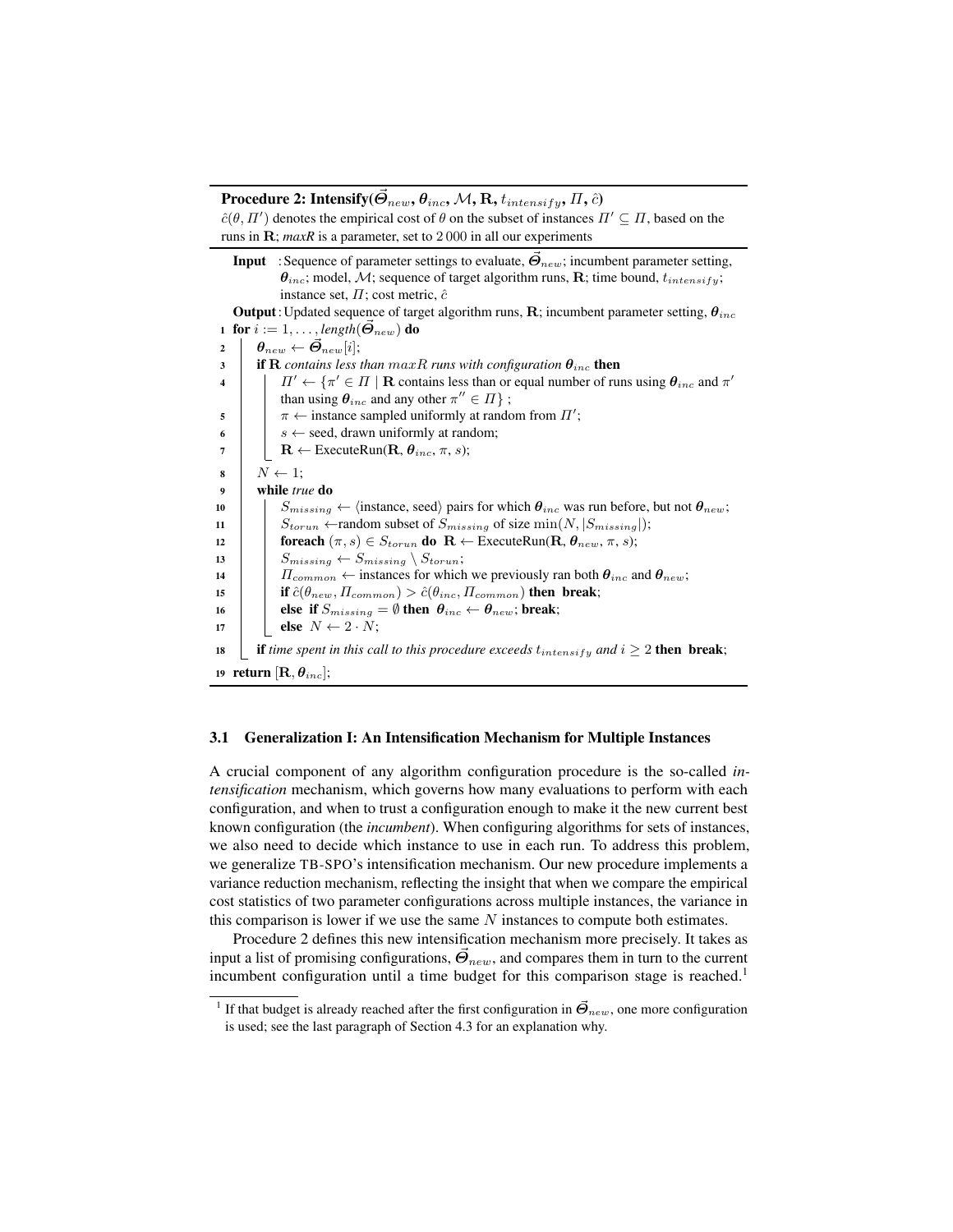In each comparison of a new configuration,  $\theta_{new}$ , to the incumbent,  $\theta_{inc}$ , we first perform an additional run for the incumbent, using a randomly selected  $\langle$  instance, seed $\rangle$ combination. Then, we iteratively perform runs with  $\theta_{new}$  (using a doubling scheme) until either  $\theta_{new}$ 's empirical performance is worse than that of  $\theta_{inc}$  (in which case we reject  $\theta_{new}$ ) or we performed as many runs for  $\theta_{new}$  as for  $\theta_{inc}$  and it is still at least as good as  $\theta_{inc}$  (in which case we change the incumbent to  $\theta_{new}$ ). The (instance, seed) combinations for  $\theta_{new}$  are sampled uniformly at random from those on which the incumbent has already run. However, every comparison in Procedure 2 is based on a *different* randomly selected subset of instances and seeds, while FOCUSEDILS's Procedure "better" uses a fixed ordering to which it can be very sensitive.

### 3.2 Defining ROAR

We now define Random Online Aggressive Racing (ROAR), a simple model-free instantiation of the general SMBO framework (see Algorithm Framework  $1$ ).<sup>2</sup> This surprisingly effective method selects parameter configurations uniformly at random and iteratively compares them against the current incumbent using our new intensification mechanism. We consider ROAR to be a racing algorithm, because it runs each candidate configuration only as long as necessary to establish whether it is competitive. It gets its name because the set of candidates is selected at *random*, each candidate is accepted or rejected *online*, and we make this online decision *aggressively*, before enough data has been gathered to support a statistically significant conclusion. More formally, as an instantiation of the SMBO framework, ROAR is completely specified by the four components *Initialize*, *FitModel*, *SelectConfigurations*, and *Intensify*. *Initialize* performs a single run with the target algorithm's default parameter configuration (or a random configuration if no default is available) on an instance selected uniformly at random. Since ROAR is model-free, its *FitModel* procedure simply returns a constant model which is never used. *SelectConfigurations* returns a single configuration sampled uniformly at random from the parameter space, and *Intensify* is as described in Procedure 2.

# 4 Sequential Model-based Algorithm Configuration (SMAC)

In this section, we introduce our second, more sophisticated instantiation of the general SMBO framework: Sequential Model-based Algorithm Configuration (SMAC). SMAC can be understood as an extension of ROAR that selects configurations based on a model rather than uniformly at random. It instantiates *Initialize* and *Intensify* in the same way as ROAR. Here, we discuss the new model class we use in SMAC to support categorical parameters and multiple instances (Sections 4.1 and 4.2, respectively); then, we describe how SMAC uses its models to select promising parameter configurations (Section 4.3). Finally, we prove a convergence result for ROAR and SMAC (Section 4.4).

<sup>&</sup>lt;sup>2</sup> We previously considered random sampling approaches based on less powerful intensification mechanisms; see, e.g., RANDOM<sup>\*</sup> defined in [19].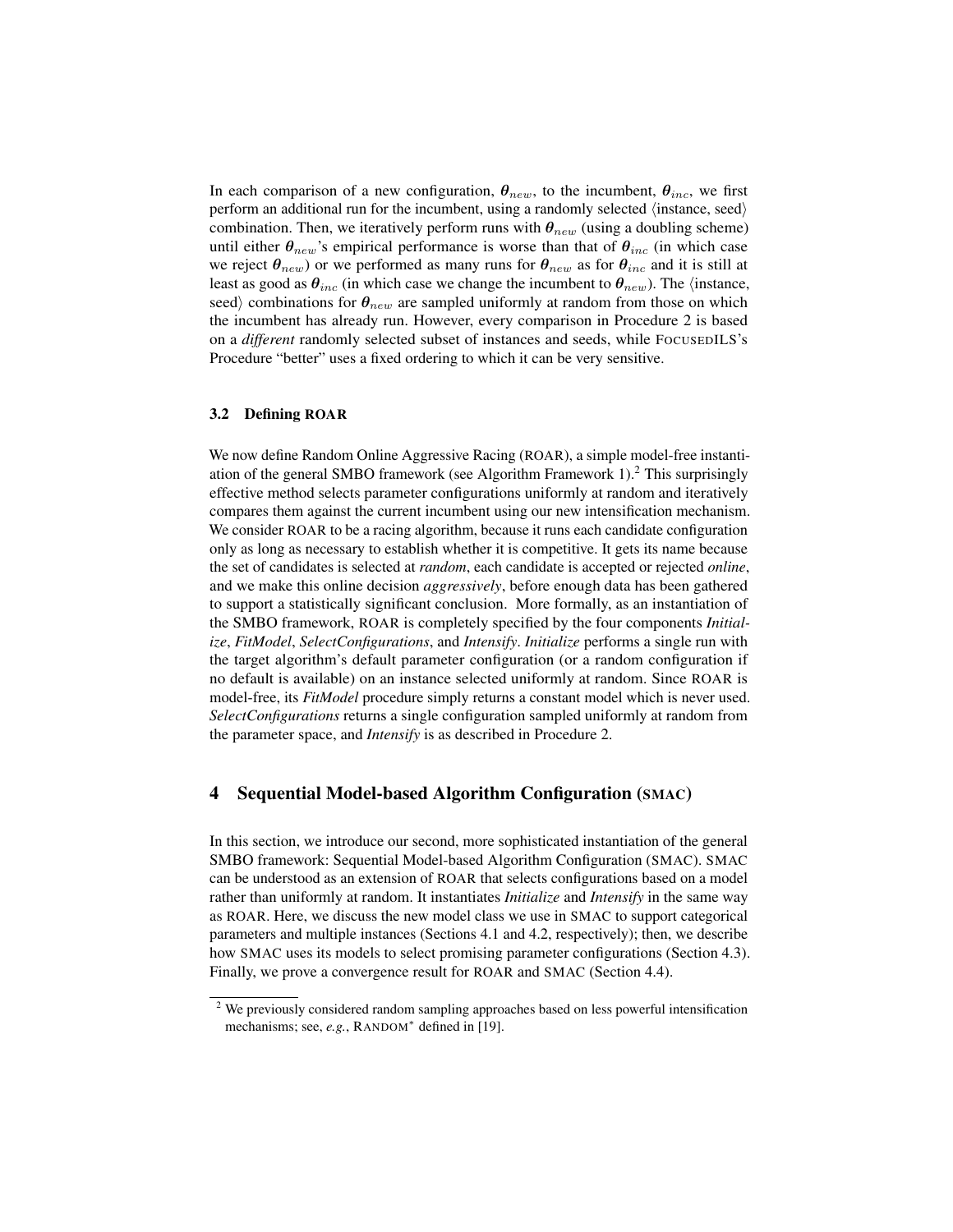### 4.1 Generalization II: Models for Categorical Parameters

The models in all existing SMBO methods of which we are aware are limited to numerical parameters. In this section, in order to handle *categorical* parameters, we adapt the most prominent previously used model class (Gaussian stochastic process models) and introduce the model class of random forests to SMBO.

A Weighted Hamming Distance Kernel Function for GP Models. Most recent work on sequential model-based optimization [15, 16, 18] uses Gaussian stochastic process models (GPs; see [20]). GP models rely on a parameterized kernel function  $k : \mathbf{\Theta} \times \mathbf{\Theta} \mapsto$  $\mathbb{R}^+$  that specifies the similarity between two parameter configurations. Previous SMBO approaches for numerical parameters typically choose the GP kernel function

$$
k(\boldsymbol{\theta}_i, \boldsymbol{\theta}_j) = \exp\left[\sum_{l=1}^d (-\lambda_l \cdot (\boldsymbol{\theta}_{i,l} - \boldsymbol{\theta}_{j,l})^2)\right],
$$
 (1)

where  $\lambda_1, \ldots, \lambda_d$  are the kernel parameters.

For categorical parameters, we define a new, similar kernel. Instead of measuring the (weighted) squared distance, it computes a (weighted) Hamming distance:

$$
k_{cat}(\boldsymbol{\theta}_i, \boldsymbol{\theta}_j) = \exp\left[\sum_{l=1}^d (-\lambda_l \cdot [1 - \delta(\theta_{i,l}, \theta_{j,l})])\right],
$$
 (2)

where  $\delta$  is the Kronecker delta function (ones if its two arguments are identical and zero otherwise).

For a combination of continuous parameters  $\mathcal{P}_{cont}$  and categorical parameters  $\mathcal{P}_{cat}$ , we apply the combined kernel

$$
K_{mixed}(\boldsymbol{\theta}_i, \boldsymbol{\theta}_j) = \exp \left[ \sum_{l \in \mathcal{P}_{cont}} (-\lambda_l \cdot (\theta_{i,l} - \theta_{j,l})^2) + \sum_{l \in \mathcal{P}_{cat}} (-\lambda_l \cdot [1 - \delta(\theta_{i,l}, \theta_{j,l})]) \right].
$$

Although  $K_{mixed}$  is a straightforward generalization of the standard Gaussian kernel in Equation 1, we are not aware of any prior use of this kernel or proof that it is indeed a valid kernel function.<sup>3</sup> We provide this proof in the appendix. Since Gaussian stochastic processes are kernel-based learning methods and since  $K_{mixed}$  is a valid kernel function, it can be swapped in for the Gaussian kernel without changing any other component of the GP model. Here, we use the same projected process (PP) approximation of GP models [20] as in TB-SPO [19].

Random Forests. The new default model we use in SMAC is based on random forests [24], a standard machine learning tool for regression and classification. Random forests are collections of regression trees, which are similar to decision trees but have real

 $3$  Couto [23] gives a recursive kernel function for categorical data that is related since it is also based on a Hamming distance.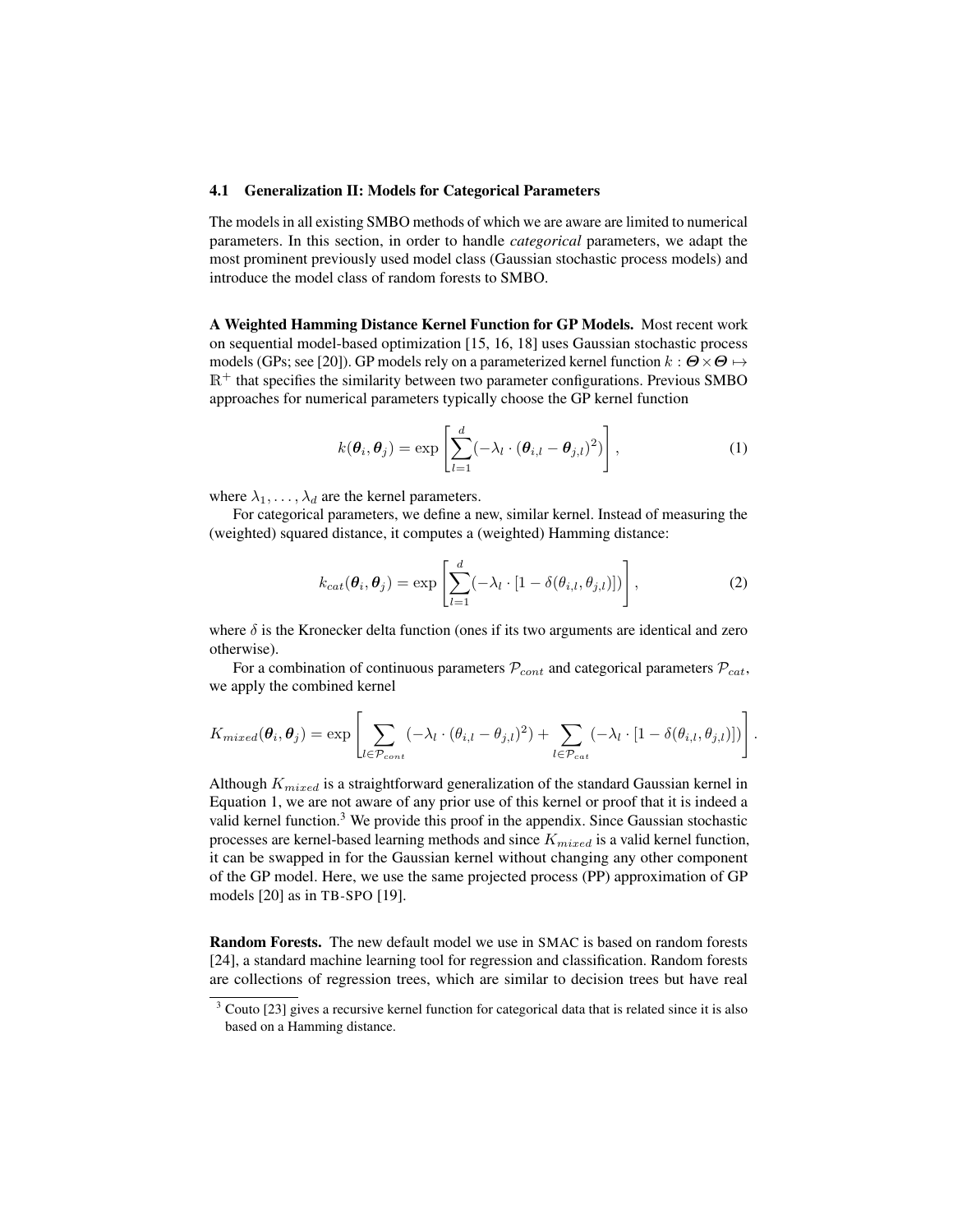values (here: target algorithm performance values) rather than class labels at their leaves. Regression trees are known to perform well for categorical input data; indeed, they have already been used for modeling the performance (both in terms of runtime and solution quality) of heuristic algorithms (e.g., [25, 26]). Random forests share this benefit and typically yield more accurate predictions [24]; they also allow us to quantify our uncertainty in a given prediction. We construct a random forest as a set of  $B$  regression trees, each of which is built on  $n$  data points randomly sampled with repetitions from the entire training data set  $\{(\theta_1, o_1), \ldots, (\theta_n, o_n)\}\$ . At each split point of each tree, a random subset of  $\lceil d \cdot p \rceil$  of the d algorithm parameters is considered eligible to be split upon; the split ratio p is a parameter, which we left at its default of  $p = 5/6$ . A further parameter is  $n_{min}$ , the minimal number of data points required to be in a node if it is to be split further; we use the standard value  $n_{min} = 10$ . Finally, we set the number of trees to  $B = 10$  to keep the computational overhead small.<sup>4</sup> We compute the random forest's predictive mean  $\mu_{\theta}$  and variance  $\sigma_{\theta}^2$  for a new configuration  $\theta$  as the empirical mean and variance of its individual trees' predictions for  $\theta$ . Usually, the tree prediction for a parameter configuration  $\theta_{n+1}$  is the mean of the data points in the leaf one ends up in when propagating  $\theta_{n+1}$  down the tree. We adapted this mechanism to instead predict the user-defined cost metric of that data, *e.g.*, the median of the data points in that leaf.

Transformations of the Cost Metric. Model fit can often be improved by transforming the cost metric. In this paper, we focus on minimizing algorithm runtime. Previous work on predicting algorithm runtime has found that logarithmic transformations substantially improve model quality [27] and we thus use log-transformed runtime data throughout this paper; that is, for runtime  $r_i$ , we use  $o_i = \ln(r_i)$ . (SMAC can also be applied to optimize other cost metrics, such as the solution quality an algorithm obtains in a fixed runtime; other transformations may prove more efficient for other metrics.) However, we note that in some models such transformations implicitly change the cost metric users aim to optimize. For example, take a simple case where there is only one parameter configuration  $\theta$  for which we measured runtimes  $(r_1, \ldots, r_{10}) = (2^1, 2^2, \ldots, 2^{10})$ . While the true arithmetic mean of these runs is roughly 205, a GP model trained on this data using a log transformation would predict the mean to be  $\exp(\text{mean}((\log(r_1), \ldots, \log(r_{10})))) \approx 45$ . This is because the arithmetic mean of the logs is the log of the *geometric* mean:

geometric mean = 
$$
\sqrt[n]{\prod_{i=1}^{n} x_i}
$$
 =  $\left[ \exp \left( \sum_{i=1}^{n} \log(x_i) \right) \right]^{(1/n)}$   
=  $\exp \left[ \frac{1}{n} \sum_{i=1}^{n} \log(x_i) \right]$  =  $\exp \left( \text{mean of logs} \right)$ .

For GPs, it is not clear how to fix this problem. We avoid this problem in our random forests by computing the prediction in the leaf of a tree by "untransforming" the data, computing the user-defined cost metric, and then transforming the result again.

<sup>&</sup>lt;sup>4</sup> An optimization of these three parameters might improve performance further. We plan on studying this in the context of an application of SMAC to optimizing its own parameters.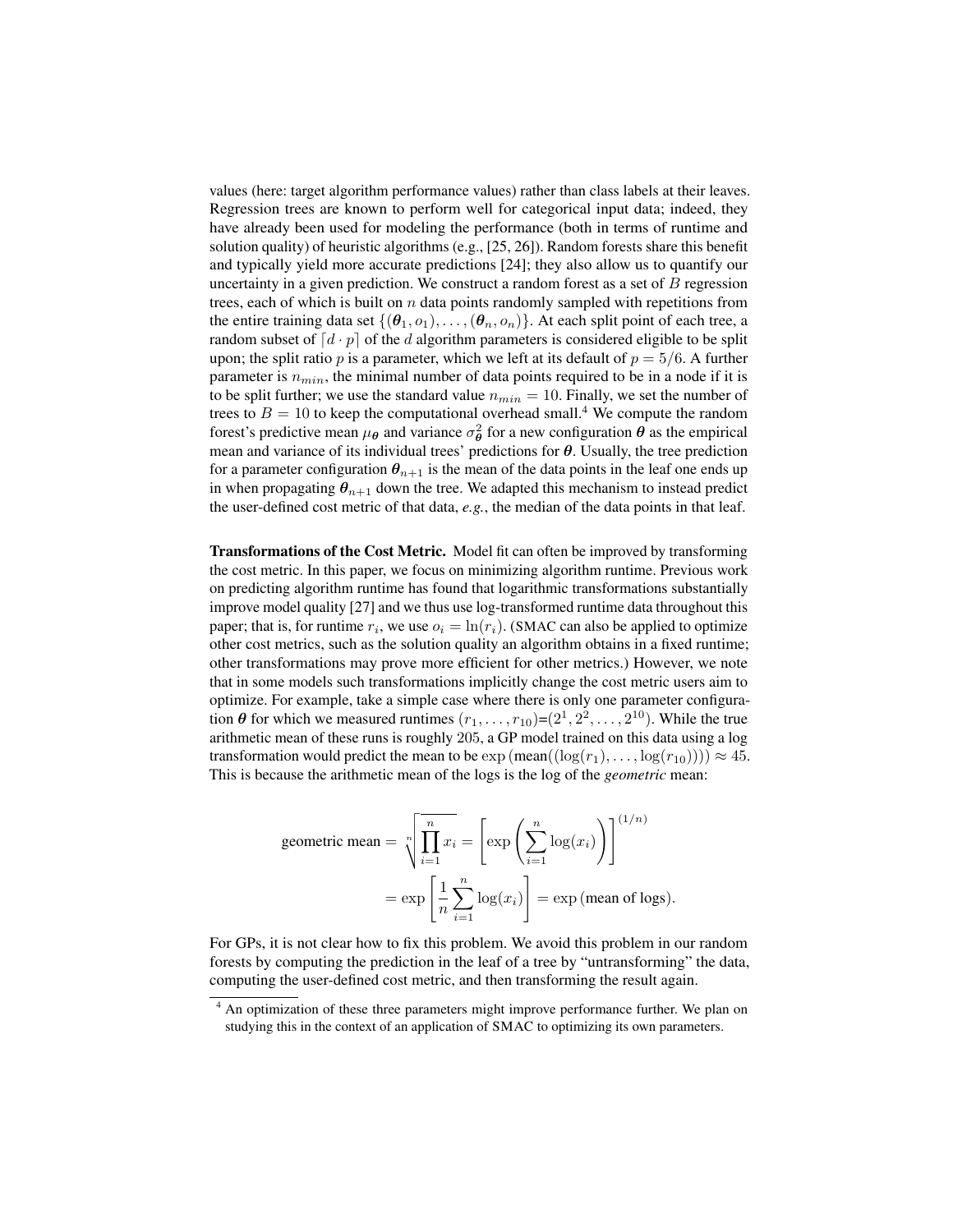### 4.2 Generalization III: Models for Sets of Problem Instances

There are several possible ways to extend SMBO's models to handle multiple instances. Most simply, one could use a fixed set of  $N$  instances for every evaluation of the target algorithm run, reporting aggregate performance. However, there is no good fixed choice for N: small N leads to poor generalization to test data, while large N leads to a prohibitive N-fold slowdown in the cost of each evaluation. (This is the same problem faced by the PARAMILS instantiation BASICILS(N) [8].) Instead, we explicitly integrate information about the instances into our response surface models. Given a vector of *features*  $x_i$  describing each training problem instance  $\pi_i \in \Pi$ , we learn a joint model that predicts algorithm runtime for combinations of parameter configurations and instance features. We then aggregate these predictions across instances.

Instance Features. Existing work on empirical hardness models [28] has demonstrated that it is possible to predict algorithm runtime based on features of a given problem instance. Most notably, such predictions have been exploited to construct portfolio-based algorithm selection mechanisms, such as SATzilla [29, 27].

For SAT instances in the form of CNF formulae, we used 126 features including features based on graph representations of the instance, an LP relaxation, DPLL probing, local search probing, clause learning, and survey propagation. All features are listed in Figure 2. For MIP instances we computed 39 features, including features based on graph representations, an LP relaxation, the objective function, and the linear constraint matrix. All features are listed in Figure 3. To reduce the computational complexity of learning, we applied *principal component analysis* (see, *e.g.*, [30]), to project the feature matrix into a lower-dimensional subspace spanned by the seven orthogonal vectors along which it has maximal variance.

For new domains, for which no features have yet been defined, SMAC can still be applied with an empty feature set or simple domain-independent features, such as instance size or the performance of the algorithm's default setting (which, based on preliminary experiments, seems to be a surprisingly effective feature). Note that in contrast to per-instance approaches, such as SATzilla [29, 27], instance features are only needed for the *training* instances: the end result of algorithm configuration is a single parameter configuration that is used without a need to compute features for test instances. As a corollary, the time required for feature computation is not as crucial in algorithm configuration as it is in per-instance approaches: in per-instance approaches, feature computation has to be counted as part of the time required to solve test instances, while in algorithm configuration no features are computed for test instances at all. In fact, features for the training instances may well be the result of an extensive offline analysis of those training instances, or can even be taken from the literature. Computing the features we used here took an average of 30 seconds for the SAT domains, and 4.4 seconds for the MIP domains.

Predicting Performance Across Instances. So far, we have discussed models trained on pairs  $(\theta_i, o_i)$  of parameter configurations  $\theta_i$  and their observed performance  $o_i$ . Now, we extend this data to include instance features. Let  $x_i$  denote the vector of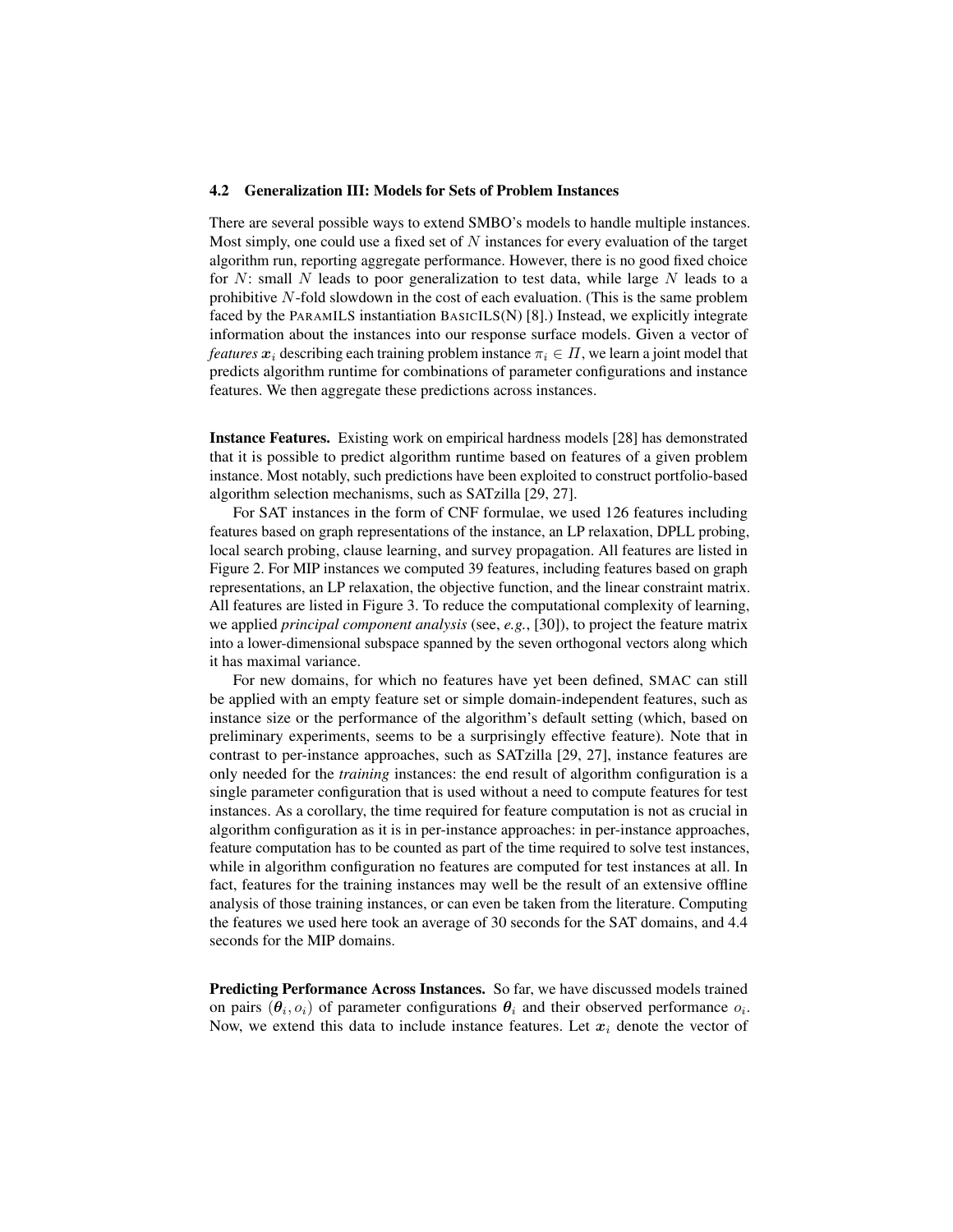Problem Size Features:

- 1.–2. Number of variables and clauses in original formula: denoted  $\nabla$  and  $\infty$ , respectively
- 3.–4. Number of variables and clauses after simplification with SATelite: denoted  $\nabla$
- and  $c'$ , respectively<br>5.–6. Reduction of variables and clauses by simplification:  $(v-v')/v'$  and  $(c-c')/c'$ <br>7. Ratio of variables to clauses:  $v'/c'$

#### Variable-Clause Graph Features:

- 8.–12. Variable node degree statistics: mean, variation coefficient, min, max, and entropy
- 13.–17. Clause node degree statistics: mean, variation coefficient, min, max, and entropy

#### Variable Graph Features:

- 18–21. Node degree statistics: mean, variation coefficient, min, and max
- 22.–26. Diameter: mean, variation coefficient, min, max, and entropy
- 27.–31. Clustering Coefficient: mean, variation coefficient, min, max, and entropy

#### Clause Graph Features:

32–36. Node degree statistics: mean, variation coefficient, min, max, and entropy

#### Balance Features:

- 37.–41. Ratio of positive to negative literals in each clause: mean, variation coefficient,100.-108. Length of learned clauses: mean, vari-
- min, max, and entropy 42.–46. Ratio of positive to negative occurrences of each variable: mean, variation coefficient, min, max, and entropy
- 47.–49. Fraction of unary, binary, and ternary clauses

### Proximity to Horn Formula:

50. Fraction of Horn clauses 51.–55. Number of occurrences in a Horn clause for each variable: mean, variation coefficient, min, max, and entropy

#### DPLL Probing Features:

56.–60. Number of unit propagations: computed at depths 1, 4, 16, 64 and 256

61.–62. Search space size estimate: mean depth to contradiction, estimate of the log of number of nodes

#### LP-Based Features:

- 63.–66. Integer slack vector: mean, variation coefficient, min, and max
	- 67. Ratio of integer variables in LP solution 68. Objective function value of LP solution

Local Search Probing Features, based on 2 seconds of running each of SAPS and GSAT:

- 69.–78. Number of steps to the best local minimum in a run: mean, median, variation coefficient, 10th and 90th percentiles
- 79.–82. Average improvement to best in a run: mean and coefficient of variation of improvement per step to best solution
- 83.–86. Fraction of improvement due to first local minimum: mean and variation coefficient
- 87.–90. Coefficient of variation of the number of unsatisfied clauses in each local minimum: mean and variation coefficient

Clause Learning Features (based on 2 seconds of running Zchaff\_rand):

- 91.–99. Number of learned clauses: mean, variation coefficient, min, max, 10%, 25%, 50%, 75%, and 90% quantiles
	- ation coefficient, min, max, 10%, 25%, 50%, 75%, and 90% quantiles

#### Survey Propagation Features

109.–117. Confidence of survey propagation: For each variable, compute the higher of  $P(true)/P(false)$  or  $P(false)/P(true)$ . Then compute statistics across variables: mean, variation coefficient, min, max, 10%, 25%, 50%, 75%, and 90% quantiles 118.–126. Unconstrained variables: For each variable, compute  $P(unconstrained)$ . Then compute statistics across variables: mean, variation coefficient, min, max, 10%, 25%, 50%, 75%, and 90% quantiles

Fig. 2. 11 groups of SAT features; these were introduced in [29, 27, 31].

features for the instance used in the *i*th target algorithm run. Concatenating parameter values,  $\theta_i$ , and instance features,  $x_i$ , into one input vector yields the training data  $\{([\theta_1, x_1], o_1), \ldots, ([\theta_n, x_n], o_n)\}.$  From this data, we learn a model that takes as input a parameter configuration  $\theta$  and predicts performance across all training instances. For GP models, there exists an approach from the statistics literature to predict mean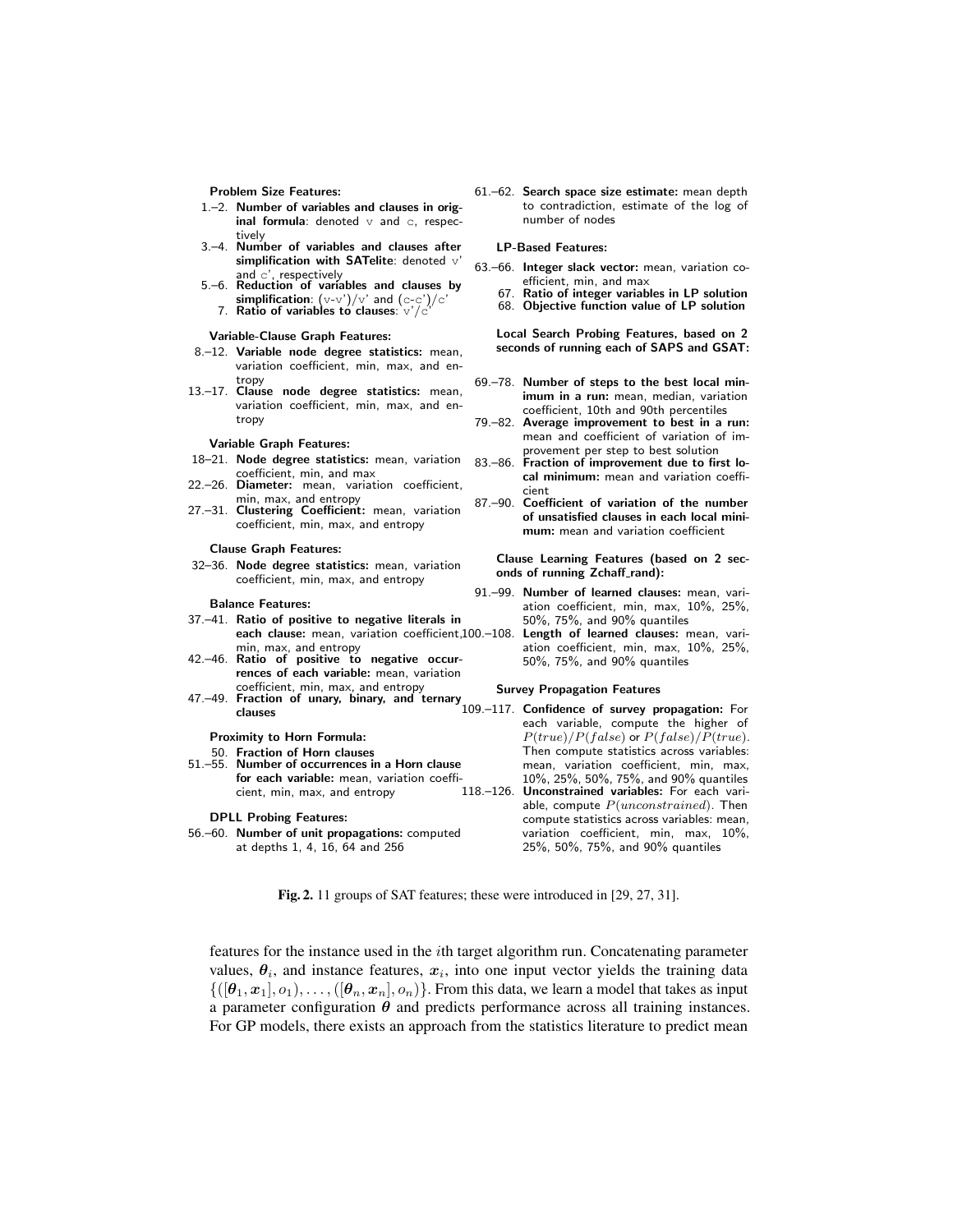Problem Size Features:

- 1.–2. Number of variables and constraints: denoted  $n$  and  $m$ , respectively
	- 3. Number of nonzero entries in the linear constraint matrix, A

Variable-Constraint Graph Features:

- 4–7. Variable node degree statistics: mean, max, min, and stddev 8–11. Constraint node degree statistics: mean,
- max, min, and stddev

Variable Graph (VG) Features:

- 12–17. Node degree statistics: max, min, stddev, 25% and 75% quantiles
- 18–19. Clustering Coefficient: mean and stddev 20. Edge Density: number of edges in the VG divided by the number of edges in a complete graph having the same number of nodes

#### LP-Based Features:

- 21–23. Integer slack vector: mean, max,  $L_2$ 
	- norm 24. Objective function value of LP solution

### Objective Function Features:

25. Standard deviation of normalized coefficients:  $\{c_i/m\}_{i=1}^n$ 

- 26. Standard deviation of  $\{c_i/n_i\}_{i=1}^n$ , where  $n_i$  denotes the number of nonzero entries in column  $i$  of  $A$
- 27. Standard deviation of  $\{c_i/\sqrt{n_i}\}_{i=1}^n$

Linear Constraint Matrix Features:

- 28.–29. Distribution of normalized constraint matrix entries,  $A_{i,j}/b_i$ : mean and stddev (only of elements where  $b_i \neq 0$ )
- 30.–31. Variation coefficient of normalized absolute nonzero entries per row: mean and stddev

Variable Type Features:

- 32.–33. Support size of discrete variables: mean and stddev
	- 34. Percent unbounded discrete variables
	- 35. Percent continuous variables

General Problem Type Features:

- 36. Problem type: categorical feature attributed by CPLEX (LP, MILP, FIXED-MILP, QP, MIQP, FIXEDMIQP, MIQP, QCP, or MIQCP)
- 37. Number of quadratic constraints<br>38. Number of nonzero entries in r
- Number of nonzero entries in matrix of quadratic coefficients of objective function,
- Q 39. Number of variables with nonzero entries in Q

Fig. 3. Eight groups of features for the mixed integer programming problem. These general MIP features have been introduced in [11] as a generalization of features for the combinatorial winner determination problem in [32].

performance across problem instances [21]. However, due to the issue discussed in Section 4.1, when using log transformations this approach would not model the cost metric the user specifies; *e.g.*, instead of the arithmetic mean it would model geometric mean. This problem would be particularly serious in the case of multiple instances, as performance often varies by orders of magnitude from one instance to another. As a consequence, we did not implement a version of SMAC(PP) for multiple instances at this time. Instead, we adapted RF models to handle predictions across multiple instances. All input dimensions are handled equally when constructing the random forest, regardless of whether they refer to parameter values or instance features. The prediction procedure changes as follows: within each tree, we first predict performance for the combinations of the given parameter configuration and each instance; next, we combine these predictions with the user-defined cost metric (*e.g.*, arithmetic mean runtime); finally, we compute means and variances across trees.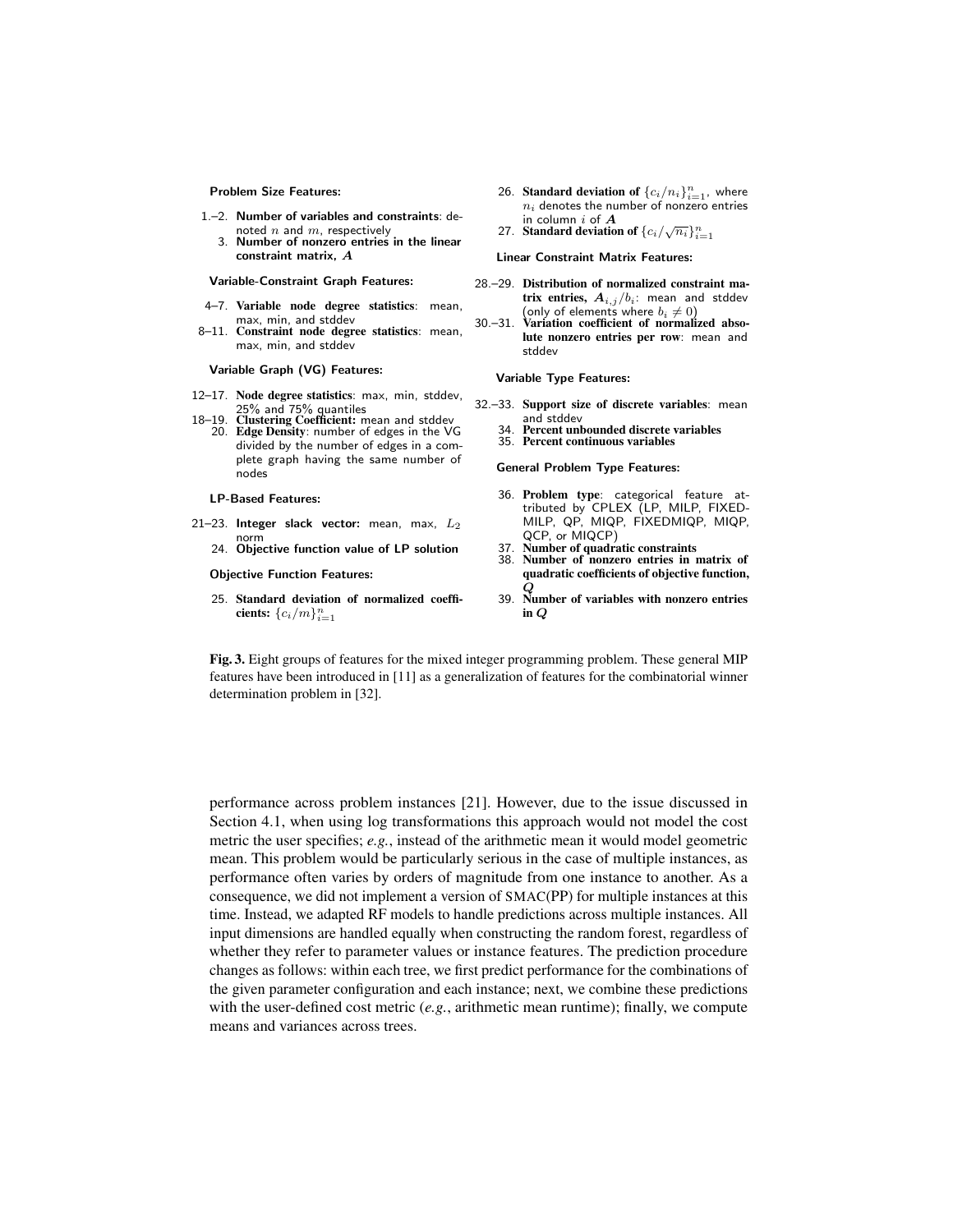# 4.3 Generalization IV: Using the Model to Select Promising Configurations in Large Mixed Numerical/Categorical Configuration Spaces

The *SelectConfiguration* component in SMAC uses the model to select a list of promising parameter configurations. To quantify how promising a configuration  $\theta$  is, it uses the model's predictive distribution for θ to compute its *expected* positive *improvement*  $(EI(\theta))$  [15] over the best configuration seen so far (the *incumbent*).  $EI(\theta)$  is large for configurations  $\theta$  with low predicted cost and for those with high predicted uncertainty; thereby, it offers an automatic tradeoff between exploitation (focusing on known good parts of the space) and exploration (gathering more information in unknown parts of the space). Specifically, we use the  $E[I_{exp}]$  criterion introduced in [18] for log-transformed costs; given the predictive mean  $\mu_{\theta}$  and variance  $\sigma_{\theta}^2$  of the log-transformed cost of a configuration  $\theta$ , this is defined as

$$
EI(\boldsymbol{\theta}) := E[I_{\exp}(\boldsymbol{\theta})] = f_{min}\Phi(v) - e^{\frac{1}{2}\sigma_{\boldsymbol{\theta}}^2 + \mu_{\boldsymbol{\theta}}} \cdot \Phi(v - \sigma_{\boldsymbol{\theta}}),
$$
(3)

where  $v := \frac{\ln(f_{min}) - \mu_{\theta}}{\sigma_{\theta}}$  $\frac{\sinh(-\mu)}{\sigma_\theta}$ ,  $\Phi$  denotes the cumulative distribution function of a standard normal distribution, and  $f_{min}$  denotes the empirical mean performance of  $\theta_{inc}$ .<sup>5</sup>

Having defined  $EI(\theta)$ , we must still decide how to identify configurations  $\theta$  with large  $EI(\theta)$ . This amounts to a maximization problem across parameter configuration space. Previous SMBO methods [16, 17, 18, 19] simply applied random sampling for this task (in particular, they evaluated EI for 10 000 random samples), which is unlikely to be sufficient in high-dimensional configuration spaces, especially if promising configurations are sparse. To gather a set of promising configurations with low computational overhead, we perform a simple multi-start local search and consider all resulting configurations with locally maximal  $EI<sup>6</sup>$ . This search is similar in spirit to PARAMILS [8, 9], but instead of algorithm performance it optimizes  $EI(\theta)$  (see Equation 3), which can be evaluated based on the model predictions  $\mu_{\theta}$  and  $\sigma_{\theta}^2$  without running the target algorithm. More concretely, the details of our local search are as follows. We compute EI for all configuations used in previous target algorithm runs, pick the ten configurations with maximal EI, and initialize a local search at each of them. To seamlessly handle mixed categorical/numerical parameter spaces, we use a randomized one-exchange neighbourhood, including the set of all configurations that differ in the value of exactly one discrete parameter, as well as four random neighbours for each numerical parameter. In particular, we normalize the range of each numerical parameter to [0,1] and then sample four "neighbouring" values for numerical parameters with current value  $v$  from a univariate Gaussian distribution with mean  $v$  and standard deviation 0.2, rejecting new values outside the interval [0,1]. Since batch model predictions (and thus batch EI computations) for a set of N configurations are much cheaper than separate predictions for  $N$  configurations, we use a best improvement search, evaluating EI for all neighbours at once; we stop each local search once none of the neighbours has larger EI. Since

<sup>&</sup>lt;sup>5</sup> In TB-SPO [19], we used  $f_{min} = \mu(\theta_{inc}) + \sigma(\theta_{inc})$ . However, we now believe that setting  $f_{min}$  to the empirical mean performance of  $\theta_{inc}$  yields better performance overall.

<sup>&</sup>lt;sup>6</sup> We plan to investigate better mechanisms in the future. However, we note that the best problem formulation is not obvious, since we desire a *diverse* set of configurations with high EI.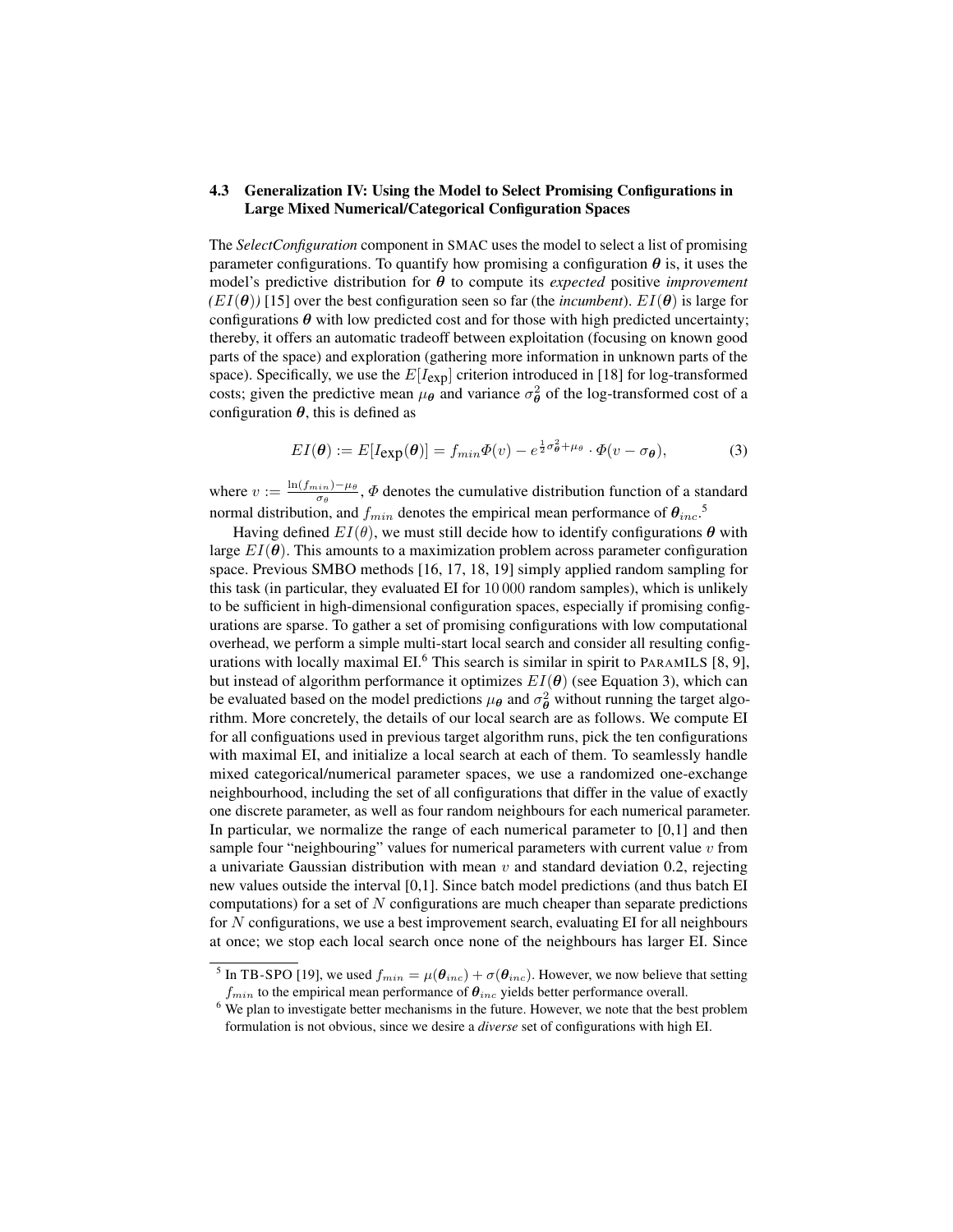SMBO sometimes evaluates many configurations per iteration and because batch EI computations are cheap, we simply compute EI for an additional 10 000 randomly-sampled configurations; we then sort all 10 010 configurations in descending order of EI. (The ten results of local search typically had larger EI than all randomly sampled configurations.)

Having selected this list of 10 010 configurations based on the model, we interleave randomly-sampled configurations in order to provide unbiased training data for future models. More precisely, we alternate between configurations from the list and additional configurations sampled uniformly at random.

### 4.4 Theoretical Analysis of SMAC and ROAR

In this section, we provide a convergence proof for SMAC (and ROAR) for finite configuration spaces. Since *Intensify* always compares at least two configurations against the current incumbent, at least one randomly sampled configuration is evaluated in every iteration of SMBO. In finite configuration spaces, thus, each configuration has a positive probability of being selected in each iteration. In combination with the fact that *Intensify* increases the number of runs used to evaluate each configuration unboundedly, this allows us to prove that SMAC (and ROAR) eventually converge to the optimal configuration when using consistent estimators of the user-defined cost metric. The proof is straight-forward, following the same arguments as a previous proof about FocusedILS (see [9]). Nevertheless, we give it here for completeness.

**Definition 1 (Consistent estimator)**  $\hat{c}_N(\theta)$  *is a* consistent estimator *for*  $c(\theta)$  *iff* 

$$
\forall \epsilon > 0 : \lim_{N \to \infty} P(|\hat{c}_N(\boldsymbol{\theta}) - c(\boldsymbol{\theta})| < \epsilon) = 1.
$$

When we estimate that a parameter configuration's true cost  $c(\theta)$  based on N runs is  $\hat{c}_N(\theta)$ , and when  $\hat{c}_N(\theta)$  is a consistent estimator of  $c(\theta)$ , cost estimates become increasingly reliable as  $N$  approaches infinity, eventually eliminating the possibility of mistakes in comparing two parameter configurations. The following lemma is exactly Lemma 8 in [9]; for the proof, see that paper.

**Lemma 2 (No mistakes for**  $N \to \infty$ ) Let  $\theta_1, \theta_2 \in \Theta$  be any two parameter configu*rations with*  $c(\theta_1) < c(\theta_2)$ *. Then, for consistent estimators*  $\hat{c}_N$ *,*  $\lim_{N \to \infty} P(\hat{c}_N(\theta_1) \geq$  $\hat{c}_N(\theta_2) = 0.$ 

All that remains to be shown is that SMAC evaluates each parameter configuration an unbounded number of times.

Lemma 3 (Unbounded number of evaluations) *Let* N(J, θ) *denote the number of runs* SMAC *has performed with parameter configuration*  $\theta$  *at the end of SMBO iteration* J. Then, if SMBO's parameter  $maxR$  is set to  $\infty$ , for any constant K and *configuration*  $\theta \in \Theta$  *(with finite*  $\Theta$ *),*  $\lim_{J \to \infty} P[N(J, \theta) \geq K] = 1$ *.* 

*Proof. In each SMBO iteration,* SMAC *evaluates at least one random configuration (performing at least one new run for it since*  $maxR = \infty$ *), and with a probability of*  $p = 1/|\Theta|$ *, this is configuration*  $\theta$ *. Hence, the number of runs performed with*  $\theta$  *is lower-bounded by a binomial random variable*  $\mathcal{B}(k; J, p)$ *. Then, for any constant*  $k < K$ *we obtain*  $\lim_{J\to\infty} \mathcal{B}(k; J, p)$  *Thus,*  $\lim_{J\to\infty} P[N(J, \theta) \geq K] = 1$ *.*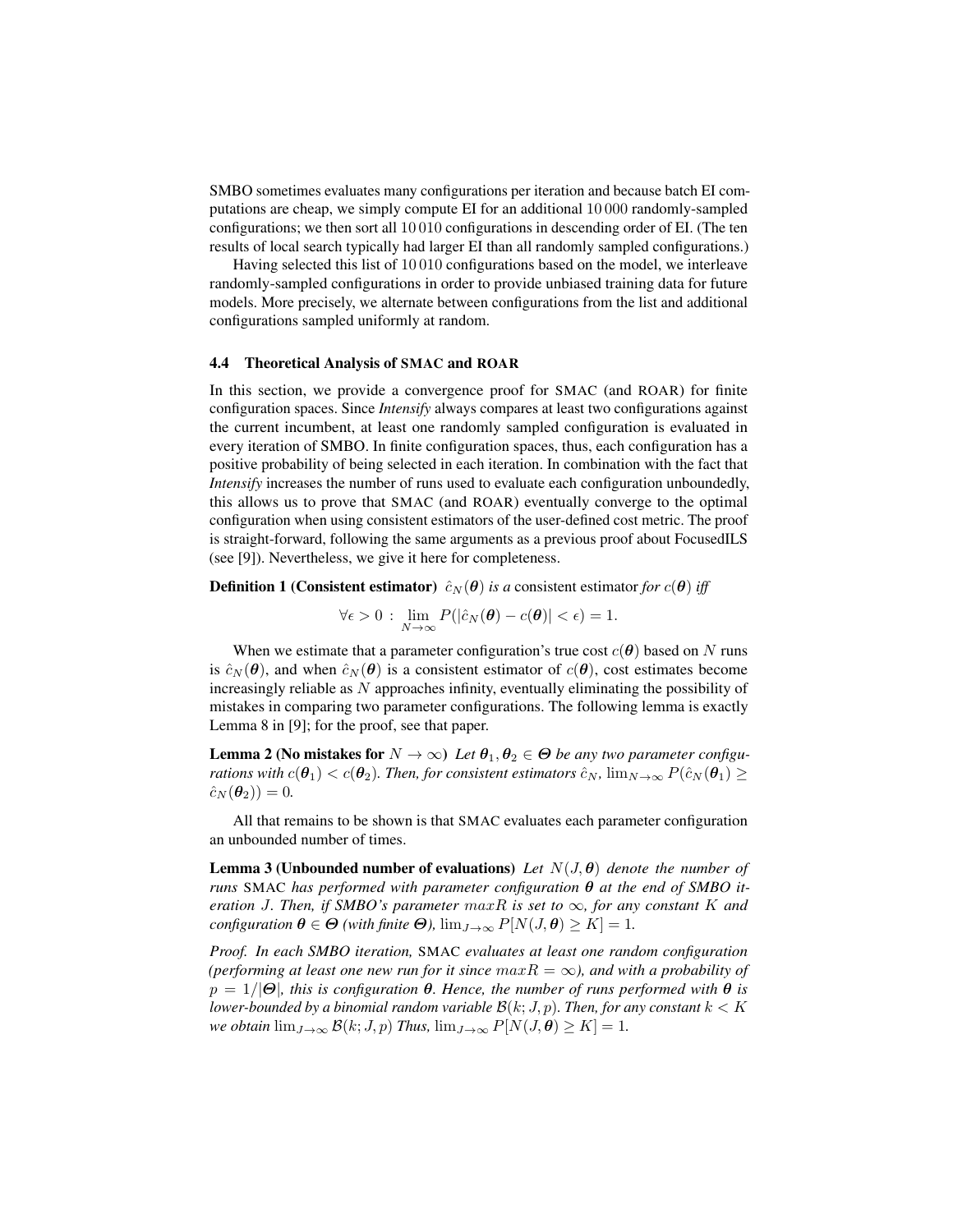**Theorem 4 (Convergence of SMAC)** *When* SMAC *with*  $maxR = \infty$  *optimizes a cost measure c* based on a consistent estimator  $\hat{c}_N$  and a finite configuration space  $\Theta$ , the *probability that it finds the true optimal parameter configuration* θ <sup>∗</sup> ∈ Θ *approaches one as the time allowed for configuration goes to infinity.*

*Proof. Each SMBO iteration takes finite time. Thus, as time goes to infinity so does the number of SMBO iterations, J. According to Lemma 3, as J goes to infinity*  $N(\theta)$ *grows unboundedly for each*  $\theta \in \Theta$ *. For each*  $\theta_1$ *,*  $\theta_2$ *, as*  $N(\theta_1)$  *and*  $N(\theta_2)$  *go to infinity, Lemma 2 states that in a pairwise comparison, the truly better configuration will be preferred. Thus eventually,* SMAC *visits all finitely many parameter configurations and prefers the best one over all others with probability arbitrarily close to one.*

We note that this convergence result holds regardless of the model type used. In fact, it even holds for a simple round robin procedure that loops through parameter configurations. We thus rely on empirical results to assess SMAC. We present these in the following sections, after explaining how to build the relevant models.

# 5 Experimental Evaluation

We now compare the performance of SMAC, ROAR, TB-SPO [19], GGA [10], and PARAMILS (in particular, FOCUSEDILS 2.3) [9] for a wide variety of configuration scenarios, aiming to target algorithm runtime for solving SAT and MIP problems. In principle, our ROAR and SMAC methods also apply to optimizing other cost metrics, such as the solution quality an algorithm can achieve in a fixed time budget; we plan on studying their empirical performance for this case in the near future.

### 5.1 Experimental Setup

Configuration scenarios. We used 17 configuration scenarios from the literature, involving the configuration of the local search SAT solver SAPS [33] (4 parameters), the tree search solver SPEAR [34] (26 parameters), and the most widely used commercial mixed integer programming solver, IBM ILOG CPLEX<sup>7</sup> (76 parameters). SAPS is a dynamic local search algorithm, and its four continuous parameters control the scaling and smoothing of clause weights, as well as the percentage of random steps. We use its UBCSAT implementation [35]. SPEAR is a tree search algorithm for SAT solving developed for industrial instances, and with appropriate parameter settings it is the best available solver for certain types of SAT-encoded hardware and software verification instances [13]. SPEAR has 26 parameters, including ten categorical, four integer, and twelve continuous parameters. The categorical parameters mainly control heuristics for variable and value selection, clause sorting, resolution ordering, and also enable or disable optimizations, such as the pure literal rule. The continuous and integer parameters mainly deal with activity, decay, and elimination of variables and clauses, as well as with the interval of randomized restarts and percentage of random choices. CPLEX is the most-widely used commercial optimization tool for solving MIPs, currently used

<sup>7</sup> http://ibm.com/software/integration/optimization/cplex-optimizer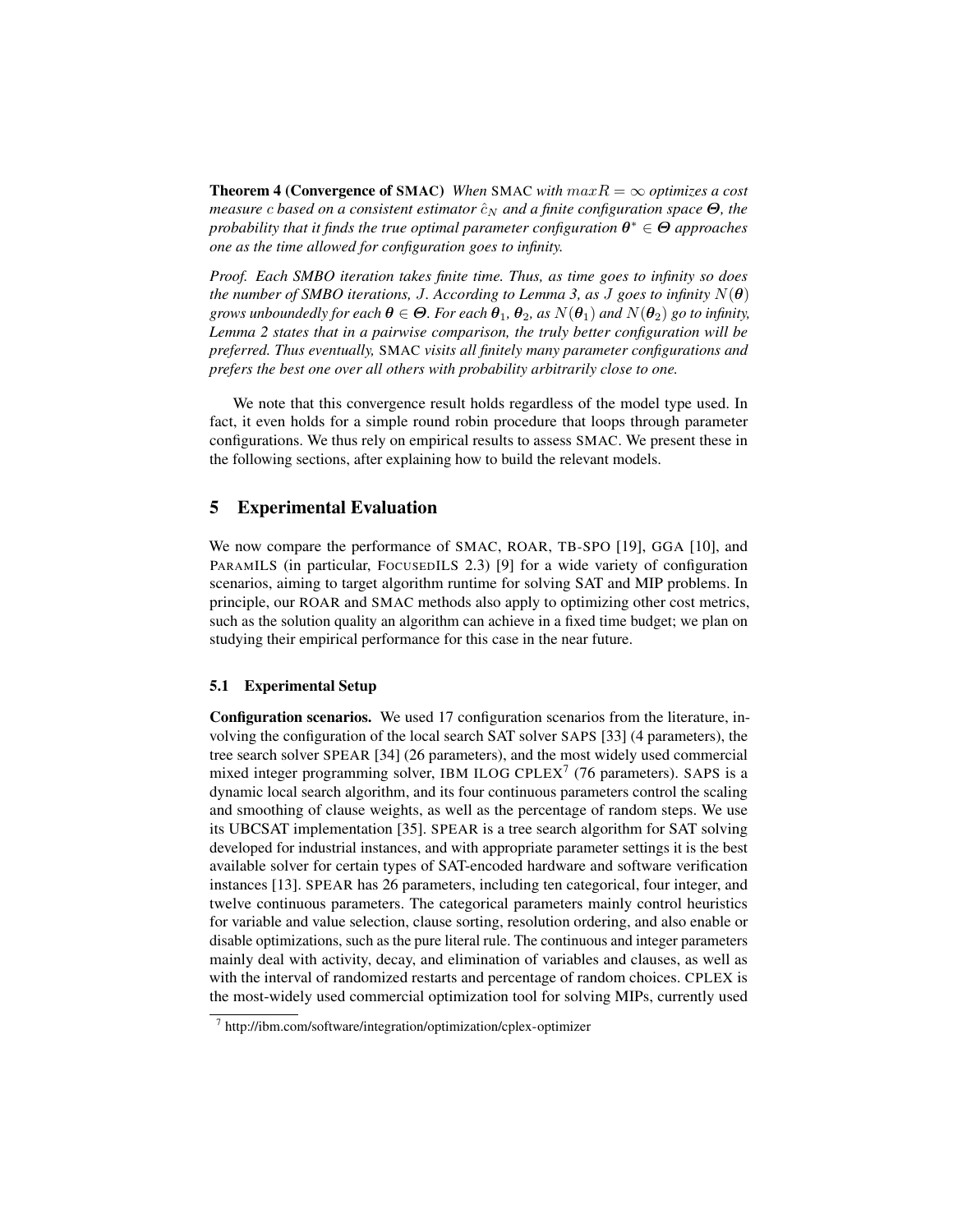by over 1 300 corporations and government agencies, along with researchers at over 1 000 universities. In defining CPLEX's configuration space, we were careful to keep all parameters fixed that change the problem formulation (*e.g.*, parameters such as the optimality gap below which a solution is considered optimal). The 76 parameters we selected affect all aspects of CPLEX. They include 12 preprocessing parameters (mostly categorical); 17 MIP strategy parameters (mostly categorical); 11 categorical parameters deciding how aggressively to use which types of cuts; 9 numerical MIP "limits" parameters; 10 simplex parameters (half of them categorical); 6 barrier optimization parameters (mostly categorical); and 11 further parameters. Most parameters have an "automatic" option as one of their values. We allowed this value, but also included other values (all other values for categorical parameters, and a range of values for numerical parameters).

In all 17 configuration scenarios, we terminated target algorithm runs at  $\kappa_{max} = 5$ seconds, the same per-run cutoff time used in previous work for these scenarios. In previous work, we have also applied PARAMILS to optimize MIP solvers with very large per-run captimes (up to  $\kappa_{max} = 10000$ s), and obtained better results than the CPLEX tuning tool [1]. We believe that for such large captimes, an adaptive capping mechanism, such as the one implemented in ParamILS [9], is essential; we are currently working on integrating such a mechanism into SMAC.<sup>8</sup> In this paper, to study the remaining components of SMAC, we only use scenarios with small captimes of 5s.

In order to enable a fair comparison with GGA, we changed the optimization objective of all 17 scenarios from the original PAR-10 (*penalized average runtime*, counting timeouts at  $\kappa_{max}$  as  $10 \cdot \kappa_{max}$ , which is not supported by GGA) to simple average runtime (PAR-1, counting timeouts at  $\kappa_{max}$  as  $\kappa_{max}$ ). <sup>9</sup> However, one difference remains: we minimize the runtime reported by the target algorithm, but GGA can only minimize its own measurement of target algorithm runtime, including (sometimes large) overheads for reading in the instance. All instances we used are available at http://www.cs.ubc.ca/ labs/beta/Projects/AAC.

Parameter transformations. Some numerical parameters naturally vary on a nonuniform scale (*e.g.*, a parameter  $\theta$  with an interval [100, 1600] that we discretized to the values {100, 200, 400, 800, 1600} for use in PARAMILS). We transformed such parameters to a domain in which they vary more uniformly  $(e.g., \log(\theta) \in$  $[log(100), log(1600)]$ , un-transforming the parameter values for each call to the target algorithm.

<sup>&</sup>lt;sup>8</sup> In fact, preliminary experiments for configuration scenario CORLAT (from [1], with  $\kappa_{max} =$ 10 000s) highlight the importance of developing an adaptive capping mechanism for SMAC: *e.g.*, in one of SMAC's run, it only performed 49 target algorithm runs, with 15 of them timing out after  $\kappa_{max} = 10000$ s, and another 3 taking over 5 000 seconds each. Together, these runs exceeded the time budget of 2 CPU days (172 800 seconds), despite the fact that all of them could have safely been cut off after less than 100 seconds. As a result, for scenario CORLAT, SMAC performed a factor of 3 worse than PARAMILS with  $\kappa_{max} = 10000$ s. On the other hand, SMAC can sometimes achieve strong performance even with relatively high captimes; *e.g.*, on CORLAT with  $\kappa_{max} = 300$ s, SMAC outperformed PARAMILS by a factor of 1.28.

 $9$  Using PAR-10 to compare the remaining configurators, our qualitative results did not change.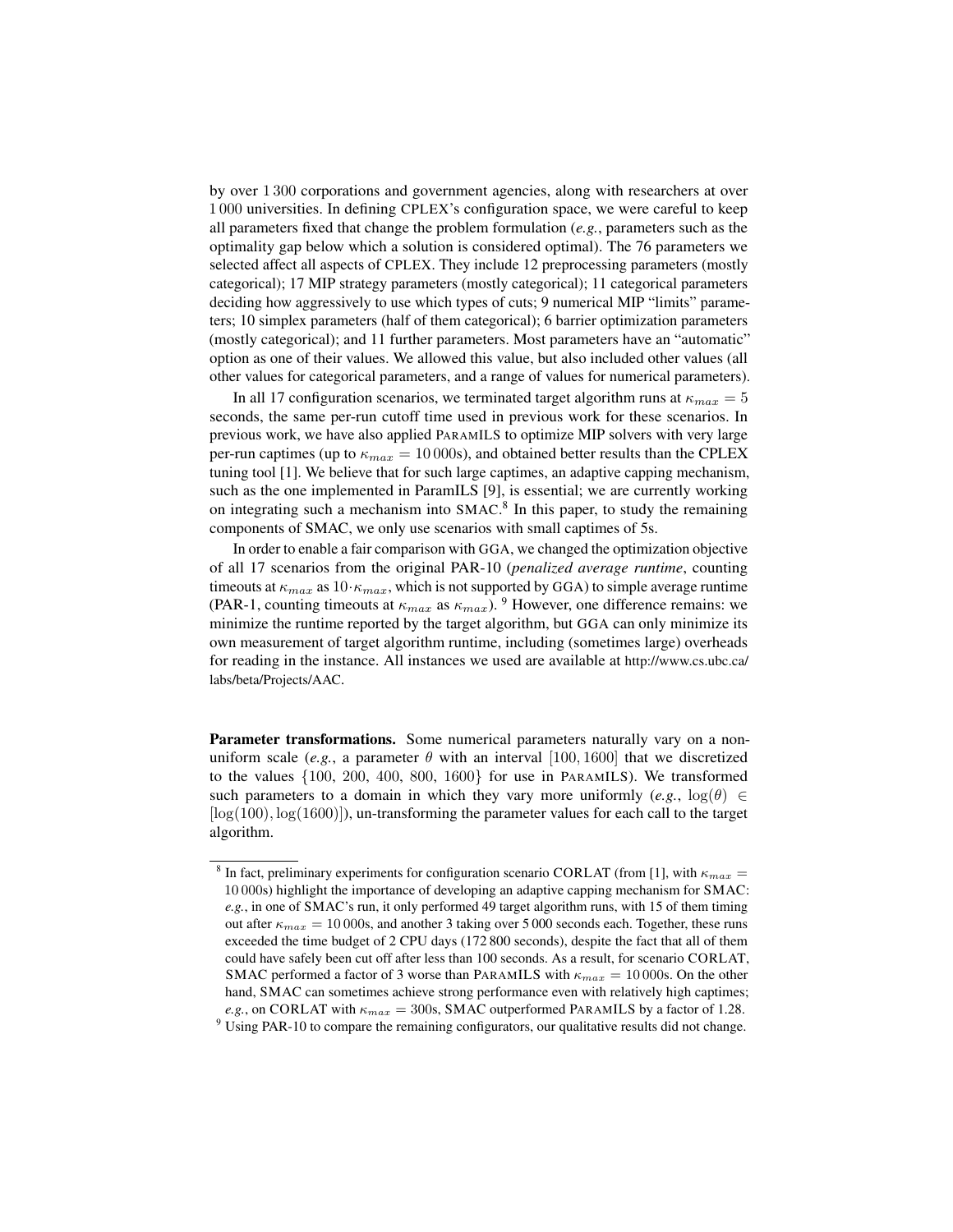Comparing configuration procedures. We performed 25 runs of each configuration procedure on each configuration scenario. For each such run  $r_i$ , we computed *test performance*  $t_i$  as follows. First, we extracted the incumbent configuration  $\theta_{inc}$  at the point the configuration procedure exhausted its time budget; SMAC's overhead due to the construction and use of models were counted as part of this budget. Next, in an offline evaluation step using the same per-run cutoff time as during training, we measured the mean runtime  $t_i$  across 1 000 independent test runs of the target algorithm parameterized by  $\theta_{inc}$ . In the case of multiple-instance scenarios, we used a test set of previously unseen instances. For a given scenario, this resulted in test performances  $t_1, \ldots, t_{25}$  for each configuration procedure. We report medians across these 25 values, visualize their variance in boxplots, and perform a Mann-Whitney U test to check for significant differences between configuration procedures. We ran GGA through HAL [36], using parameter settings recommended by GGA's author, Kevin Tierney, in e-mail communication: we set the population size to 70, the number of generations to 100, the number of runs to perform in the first generation to 5, and the number of runs to perform in the last generation to 70. We used default settings for FOCUSEDILS 2.3, including aggressive capping. We note that in a previous comparison [10] of GGA and FOCUSEDILS, capping was disabled in FOCUSEDILS; this explains its poor performance there and its better performance here.

With the exception of FOCUSEDILS, all of the configuration procedures we study here support numerical parameters without a need for discretization. We present results both for the mixed numerical/categorical parameter space these methods search, and—to enable a direct comparison to FOCUSEDILS—for a fully discretized configuration space.

Computational environment. We conducted all experiments on a cluster of 55 dual 3.2GHz Intel Xeon PCs with 2MB cache and 2GB RAM, running OpenSuSE Linux 11.1. We measured runtimes as CPU time on these reference machines.

### 5.2 Experimental Results for Single Instance Scenarios

In order to evaluate our new general algorithm configuration procedures ROAR and SMAC one component at a time, we first evaluated their performance for optimizing the continuous parameters of SAPS and the mixed numerical/categorical parameters of SPEAR on single SAT instances; multi-instance scenarios are studied in the next section. To enable a comparison with our previous SMBO instantiation TB-SPO, we used the 6 configuration scenarios introduced in [19], which aim to minimize SAPS's runtime on 6 single SAT-encoded instances, 3 each from quasigroup completion (QCP [37]) and from small world graph colouring (SWGCP [38]). We also used 5 similar new configuration scenarios, which aim to optimize SPEAR for 5 further SAT-encoded instances: 3 from software verification (SWV [39]) and 2 from IBM bounded model checking (IBM [40]; we only used 2 low quantiles of this hard distribution since SPEAR could not solve the instance at the 75% quantile within the cutoff time). The configuration scenarios are named algorithm-distribution-quantile: *e.g.*, SAPS-QCP-MED aims to optimize SAPS performance on a median-hard QCP instance. The time budget for each algorithm configuration run was 30 CPU minutes, exactly following [19].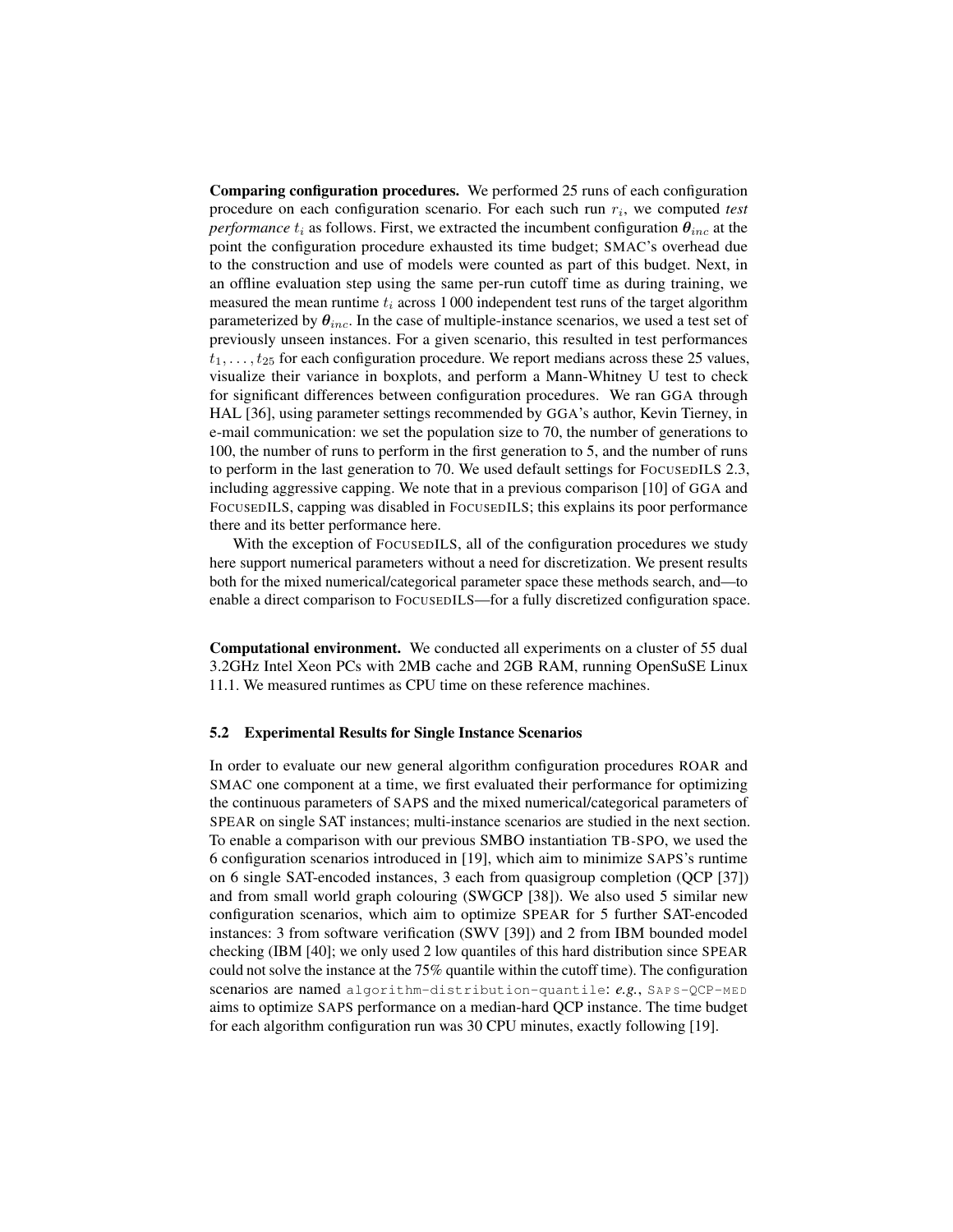The model-based approaches SMAC and TB-SPO performed best in this comparison, followed by ROAR, FOCUSEDILS, and GGA. Table 1 shows the results achieved by each of the configuration procedures, for both the full parameter configuration space (which includes numerical parameters) and the discretized version we made for use with FOCUSEDILS. For the special case of single instances and a small number of allnumerical parameters, SMAC(PP) and TB-SPO are very similar, and both performed best.<sup>10</sup> While TB-SPO does not apply in the remaining configuration scenarios, our more general SMAC method achieved the best performance in all of them. For all-numerical parameters, SMAC performed slightly better using PP models, while in the presence of categorical parameters the RF models performed better. ROAR performed well for small but not for large configuration spaces: it was among the best (*i.e.*, best or not significantly different from the best) in most of the SAPS scenarios (4 parameters) but only for one of the SPEAR scenarios (26 parameters). Both GGA and FOCUSEDILS performed slightly worse than ROAR for the SAPS scenarios, and slightly (but statistically significantly) worse than SMAC for most SPEAR configuration scenarios. Figure 4 visualizes each configurator's 25 test performances for all scenarios. We note that SMAC and ROAR often yielded more robust results than FOCUSEDILS and GGA: for many scenarios some of the 25 FOCUSEDILS and GGA runs did very poorly.

Our new SMAC and ROAR methods were able to explore the full configuration space, which sometimes led to substantially improved performance compared to the discretized configuration space PARAMILS is limited to. Comparing the left *vs* the right side of Table 1, we note that the SAPS discretization (the same we used to optimize SAPS with PARAMILS in previous work [8, 9]) left substantial room for improvement when exploring the full space: roughly 1.15-fold and 1.55-fold speedups on the QCP and SWGCP instances, respectively. GGA did not benefit as much from being allowed to explore the full configuration space for the SAPS scenarios; however, in one of the SPEAR scenarios ( $SPEAR-TBM-MED$ ), it did perform 1.15 times better for the full space (albeit still worse than SMAC).

### 5.3 Experimental Results for General Multi-Instance Configuration Scenarios

We now compare the performance of SMAC, ROAR, GGA, and FOCUSEDILS on six general algorithm configuration tasks that aim to minimize the mean runtime of SAPS, SPEAR, and CPLEX for various sets of instances. These are the 5 BROAD configuration scenarios used in [9] to evaluate PARAMILS's performance, plus one further CPLEX scenario, and we used the same time budget of 5 hours per configuration run. These instances come from the following domains: quasigroup completion, QCP [37]; small world graph colouring, SWGCP [38]; winner determination in combinatorial auctions, REGIONS100 [41]; mixed integer knapsack, MIK [42].

Overall, SMAC performed best in this comparison: as shown in Table 2 its performance was among the best (*i.e.*, statistically indistinguishable from the best) in all 6 configuration scenarios, for both the discretized and the full configuration spaces. Our simple ROAR method performed surprisingly well, indicating the importance of the

<sup>&</sup>lt;sup>10</sup> In this special case, the two only differ in the expected improvement criterion and its optimization.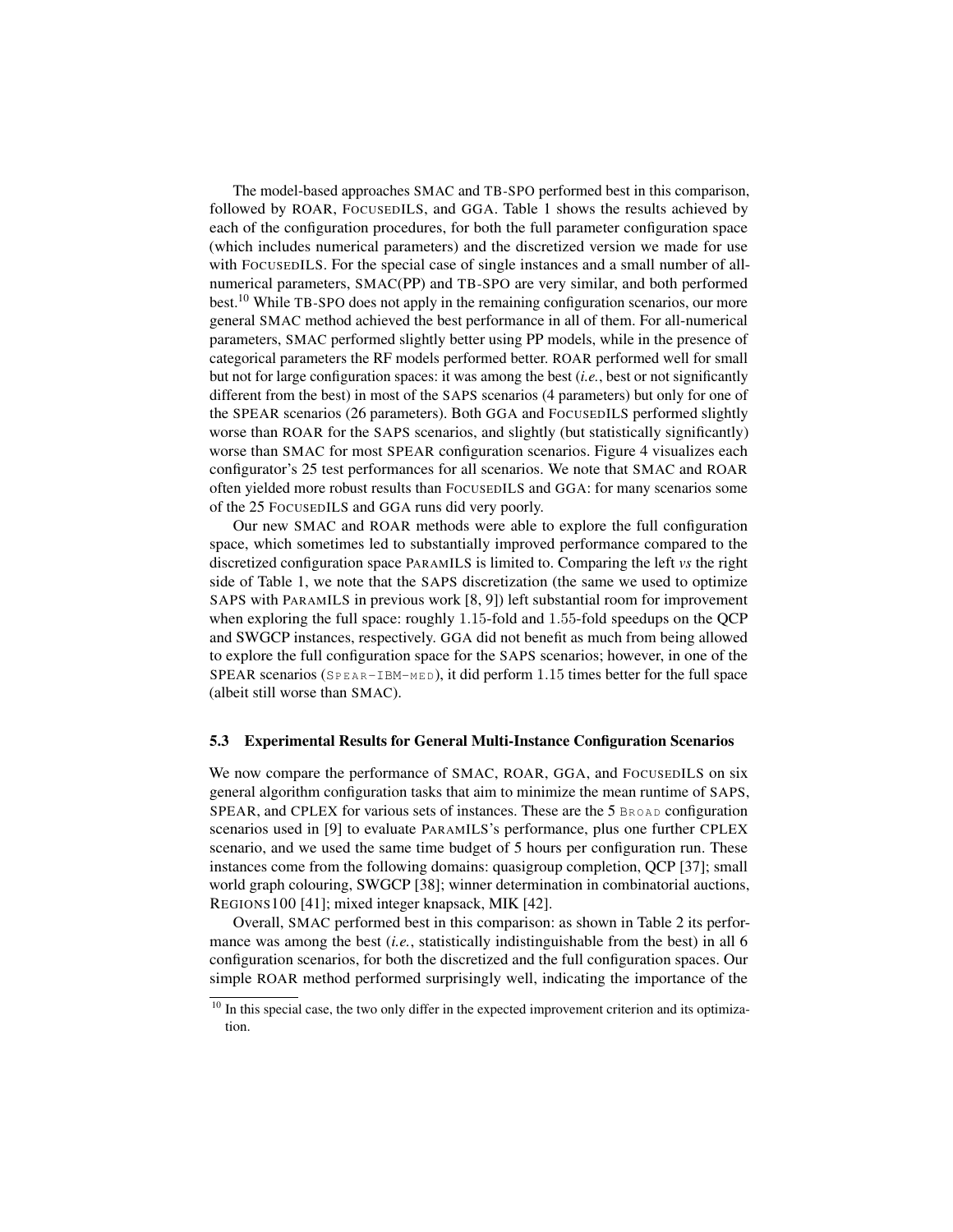| <b>Scenario</b>                       | Unit                                                            | <b>Full configuration space</b> |                                                            |      |      |      | <b>Discretized configuration space</b> |      |      |           |      |
|---------------------------------------|-----------------------------------------------------------------|---------------------------------|------------------------------------------------------------|------|------|------|----------------------------------------|------|------|-----------|------|
|                                       |                                                                 |                                 | SMAC SMAC(PP) TB-SPO ROAR GGA SMAC SMAC(PP) ROAR F-ILS GGA |      |      |      |                                        |      |      |           |      |
| SAPS-OCP-MED                          | $\sqrt{10^{-2}s}$                                               | 4.70                            | 4.54                                                       | 4.58 | 4.72 | 6.28 | 5.27                                   | 5.27 | 5.25 | 5.50      | 6.24 |
| $SAPS-OCP-0075$                       | $\lceil \cdot 10^{-1} \rceil$<br>$s$ ]                          | 2.29                            | 2.21                                                       | 2.22 | 2.34 | 2.74 | 2.87                                   | 2.93 | 2.92 | 2.91 2.98 |      |
| $SAPS-OCP-0095$                       | $\sqrt{10^{-1}}$<br>sl                                          | 1.37                            | 1.35                                                       | 1.35 | 1.55 | 1.75 | 1.51                                   | 1.58 | 1.57 | 1.57      | 1.95 |
| SAPS-SWGCP-MED                        | $[1.10^{-1} s]$                                                 | 1.61                            | 1.65                                                       | 1.63 | 1.7  | 2.48 | 2.54                                   | 2.59 | 2.58 | 2.57      | 2.71 |
| $SAPs-SWGCP-0075$ [ $\cdot10^{-1}s$ ] |                                                                 | 2.11                            | 2.2                                                        | 2.48 | 2.32 | 3.19 | 3.26                                   | 3.41 | 3.38 | 3.55      | 3.55 |
| $SAPs-SWGCP-0095$ [ $\cdot10^{-1}s$ ] |                                                                 | 2.36                            | 2.56                                                       | 2.69 | 2.49 | 3.13 | 3.65                                   | 3.78 | 3.79 | 3.75 3.77 |      |
| SPEAR-IBM-0025                        | $1\cdot10^{-1}$<br>s <sup>1</sup>                               | 6.24                            | 6.31                                                       |      | 6.31 | 6.33 | 6.21                                   | 6.27 | 6.30 | 6.31      | 6.30 |
| SPEAR-IBM-MED                         | $10^{0}$<br>s]                                                  | 3.28                            | 3.07                                                       |      | 3.36 | 3.35 | 3.16                                   | 3.18 | 3.38 | 3.47      | 3.84 |
| SPEAR-SWV-MED                         | $\lceil \cdot 10^{-1} s \rceil$                                 | 6.04                            | 6.12                                                       |      | 6.11 | 6.14 | 6.05                                   | 6.12 | 6.14 | 6.11      | 6.15 |
| SPEAR-SWV-0075                        | $\left  \left[ \cdot 10^{-1} \right] \right $<br>s <sup>1</sup> | 5.76                            | 5.83                                                       |      | 5.88 | 5.83 | 5.76                                   | 5.89 | 5.89 | 5.88      | 5.84 |
| SPEAR-SWV-0095                        | $1[-10^{-1}]$<br>$s$ <sup>1</sup>                               | 8.38                            | 8.5                                                        |      | 8.55 | 8.47 | 8.42                                   | 8.51 | 8.53 | 8.58      | 8.49 |

Table 1. Comparison of algorithm configuration procedures for optimizing parameters on single problem instances. We performed 25 independent runs of each configuration procedure and report the median of the 25 test performances (mean runtimes across 1 000 target algorithm runs with the found configurations). We bold-faced entries for configurators that are not significantly worse than the best configurator for the respective configuration space, based on a Mann-Whitney U test. The symbol "-" denotes that the configurator does not apply for this configuration space.



(b) SPEAR (26 parameters; 12 of them continuous and 4 integral)

Fig. 4. Visual comparison of configuration procedures' performance for setting SAPS and SPEAR's parameters for single instances. For each configurator and scenario, we show boxplots for the 25 test performances underlying Table 1, for the full configuration space (discretized for FOCUSEDILS). 'S' stands for SMAC, 'P' for SMAC(PP), 'T' for TB-SPO, 'R' for ROAR, 'F' for FOCUSEDILS, and 'G' for GGA.

intensification mechanism: it was among the best in 2 of the 6 configuration scenarios for either version of the configuration space. However, it performed substantially worse than the best approaches for configuring CPLEX—the algorithm with the largest configuration space; we note that ROAR's random sampling approach lacks the guidance offered by either FOCUSEDILS's local search or SMAC's response surface model. GGA performed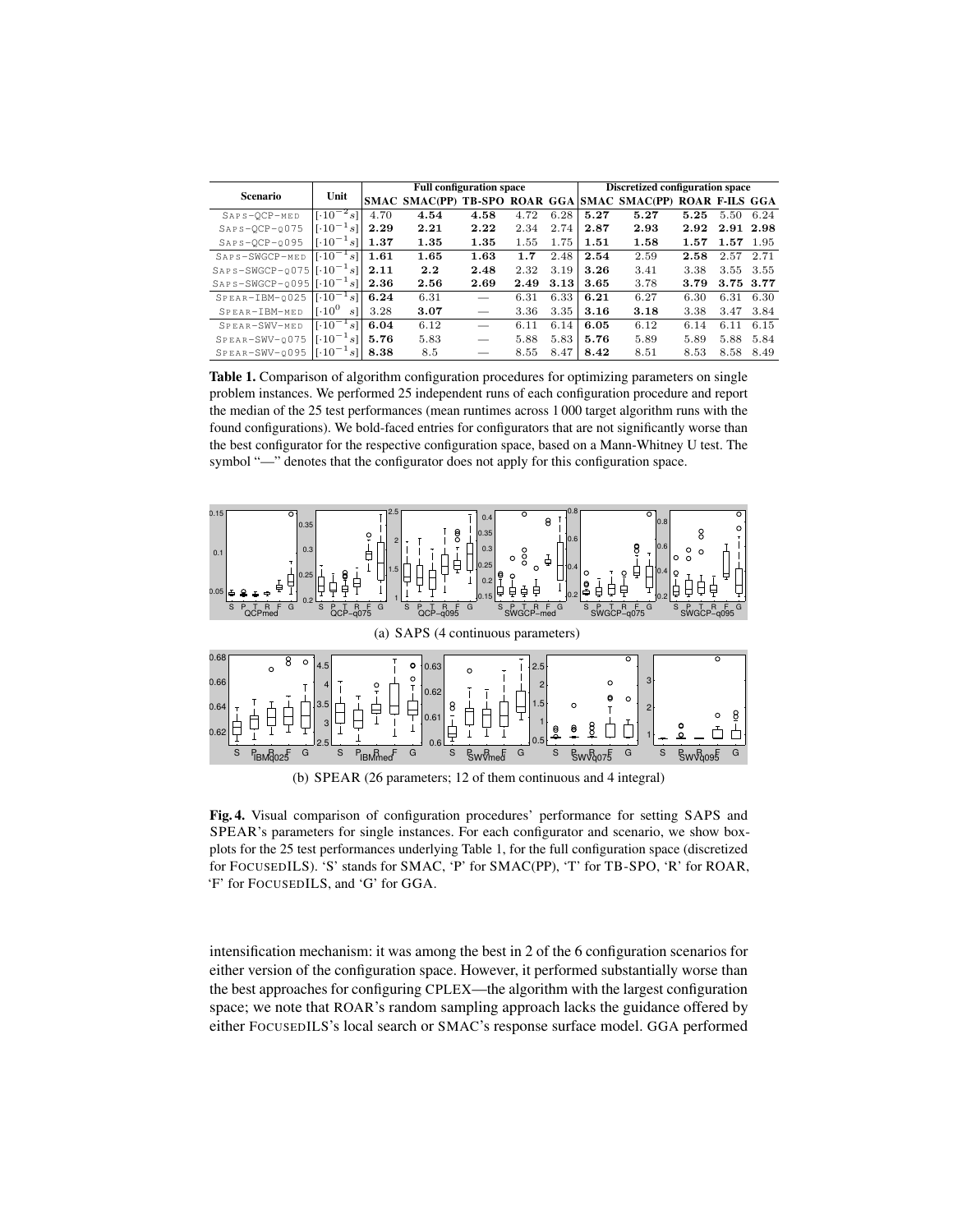|                                 |                                             | <b>Full configuration space</b> |      |                                                                                                                                                                                                                                  |      | Discretized configuration space         |           |      |      |
|---------------------------------|---------------------------------------------|---------------------------------|------|----------------------------------------------------------------------------------------------------------------------------------------------------------------------------------------------------------------------------------|------|-----------------------------------------|-----------|------|------|
| Scenario                        | Unit                                        |                                 |      |                                                                                                                                                                                                                                  |      | SMAC ROAR F-ILS GGA SMAC ROAR F-ILS GGA |           |      |      |
| $SAPS-OCP$                      | $[.10^{-1} s]$                              | 7.05                            | 7.52 | $\overline{\phantom{0}}$                                                                                                                                                                                                         | 7.84 | 7.65                                    | 7.65 7.62 |      | 7.59 |
| SAPS-SWGCP                      | $\lceil \cdot 10^{-1} s \rceil \rceil$ 1.77 |                                 | 1.8  | م المستشفى المستشفى المستشفى المستشفى المستشفى المستشفى المستشفى المستشفى المستشفى المستشفى المستشفى المستشفى ا<br>مستشفى المستشفى المستشفى المستشفى المستشفى المستشفى المستشفى المستشفى المستشفى المستشفى المستشفى المستشفى الم | 2.82 | 2.94                                    | 3.01      | 2.91 | 3.04 |
| SPEAR-OCP                       | $\lceil \cdot 10^{-1} s \rceil$ 1.65        |                                 | 1.84 | $\overline{\phantom{0}}$                                                                                                                                                                                                         | 2.21 | 1.93                                    | 2.01      | 2.08 | 2.01 |
| SPEAR-SWGCP                     | $1.10^{0}$<br>sl                            | 1.16                            | 1.16 |                                                                                                                                                                                                                                  | 1.17 | 1.16                                    | 1.16      | 1.18 | 1.18 |
| $CPLEX-REGIONS 100   [.10-1 s]$ |                                             | 3.45                            | 6.67 |                                                                                                                                                                                                                                  | 4.37 | 3.50                                    | 7.23      | 3.23 | 3.98 |
| CPLEX-MIK                       | $10^{0}$<br>sll                             | 1.20                            | 2.81 |                                                                                                                                                                                                                                  | 3.42 | 1.24                                    | 3.11      | 2.71 | 3.32 |

Table 2. Comparison of algorithm configuration procedures for benchmarks with multiple instances. We performed 25 independent runs of each configuration procedure and report the median of the 25 test performances (mean runtimes across 1 000 target algorithm runs with the found configurations on a test set disjoint from the training set). We bold-face entries for configurators that are not significantly worse than the best configurator for the respective configuration space, based on a Mann-Whitney U test.

slightly better for optimizing CPLEX than ROAR, but also significantly worse than either FOCUSEDILS or SMAC. Figure 5 visualizes the performance each configurator achieved for all 6 scenarios. We note that—similarly to the single instance cases—the results of SMAC were often more robust than those of FocuseDILS and GGA.

Although the performance improvements achieved by our new methods might not appear large in absolute terms, it is important to remember that algorithm configuration is an optimization problem, and that the ability to tease out the last few percent of improvement often distinguishes good algorithms. We expect the difference between configuration procedures to be clearer in scenarios with larger per-instance runtimes. In order to handle such scenarios effectively, we believe that SMAC will require an adaptive capping mechanism similar to the one we introduced for PARAMILS [9]; we are actively working on integrating such a mechanism with SMAC's models.

As in the single-instance case, for some configuration scenarios, SMAC and ROAR achieved much better results when allowed to explore the full space rather than FOCUSED-ILS's discretized search space. Speedups for SAPS were similar to those observed in the single-instance case (about 1.15-fold for  $S_{AP} s - QCP$  and 1.65-fold for  $S_{AP} s - SWGCP$ ), but now we also observed a 1.17-fold improvement for  $SPEAR-OCP$ . In contrast, GGA actually performed worse for 4 of the 6 scenarios when allowed to explore the full space.

# 6 Conclusion

In this paper, we extended a previous line of work on sequential model-based optimization (SMBO) to tackle general algorithm configuration problems. SMBO had previously been applied only to the optimization of algorithms with numerical parameters on single problem instances. Our work overcomes both of these limitations, allowing categorical parameters and configuration for sets of problem instances. The four technical advances that made this possible are (1) a new intensification mechanism that employs blocked comparisons between configurations; an alternative class of response surface models, random forests, to handle (2) categorical parameters and (3) multiple instances; and (4) a new optimization procedure to select the most promising parameter configuration in a large mixed categorical/numerical space.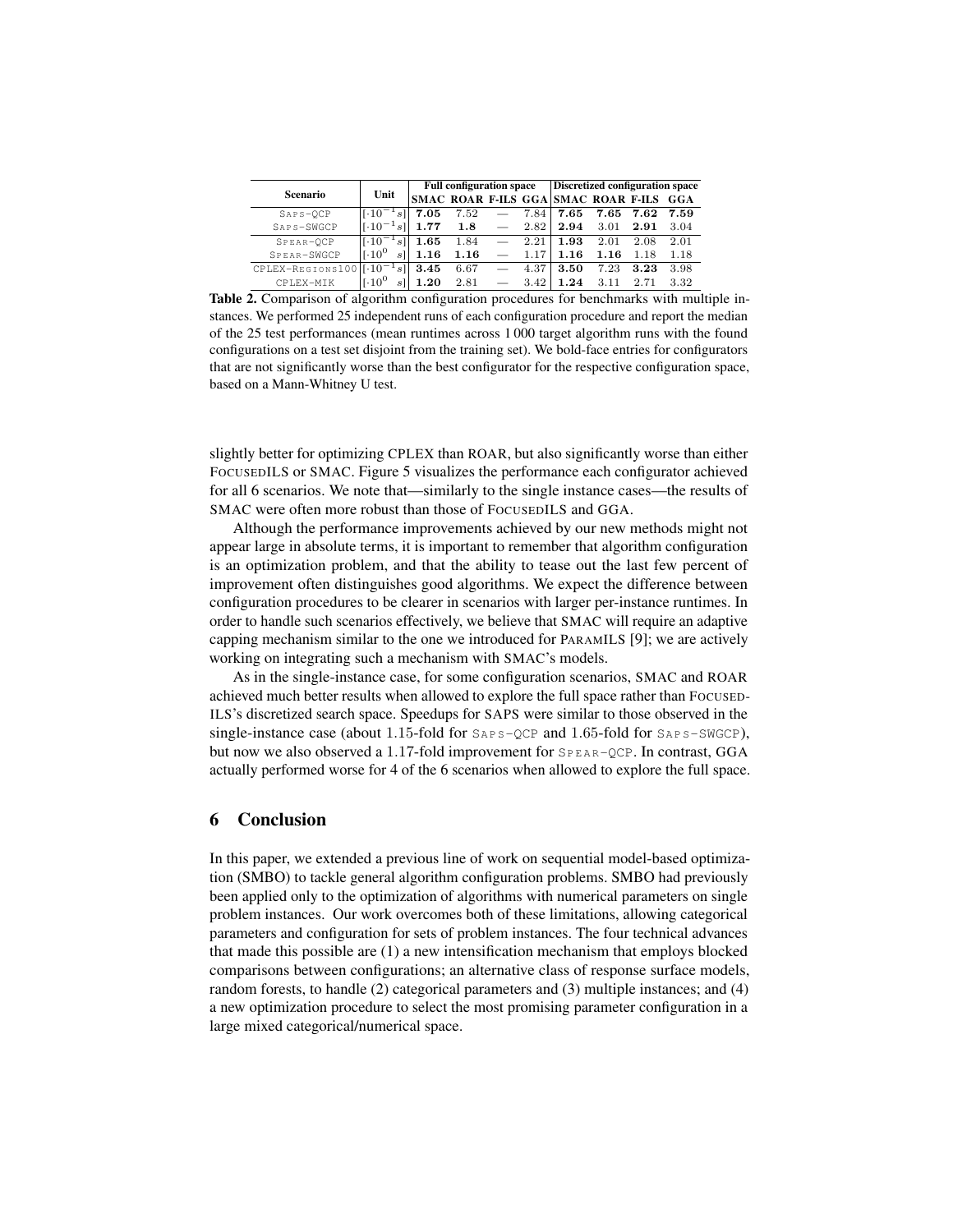

Fig. 5. Visual comparison of configuration procedures for general algorithm configuration scenarios. For each configurator and scenario, we show boxplots for the runtime data underlying Table 2, for the full configuration space (discretized for FOCUSEDILS). 'S' stands for SMAC, 'R' for ROAR, 'F' for FOCUSEDILS, and 'G' for GGA. FOCUSEDILS does not apply for the full configuration space, denoted by "—".

We presented empirical results for the configuration of two SAT algorithms (one local search, one tree search) and the commercial MIP solver CPLEX on a total of 17 configuration scenarios, demonstrating the strength of our methods. Overall, our new SMBO procedure SMAC yielded statistically significant—albeit sometimes small improvements over all of the other approaches on several configuration scenarios, and never performed worse. In contrast to FOCUSEDILS, our new methods are also able to search the full (non-discretized) configuration space, which led to further substantial improvements for several configuration scenarios. We note that our new intensification mechanism enabled even ROAR, a simple model-free approach, to perform better than previous general-purpose configuration procedures in many cases; ROAR only performed poorly for optimizing CPLEX, where good configurations are sparse. SMAC yielded further improvements over ROAR and—most importantly—also state-of-the-art performance for the configuration of CPLEX.

In future work, we plan to improve SMAC to better handle configuration scenarios with large per-run captimes for each target algorithm run; specifically, we plan to integrate PARAMILS's adaptive capping mechanism into SMAC, which will require an extension of SMACs models to handle the resulting partly *censored* data. While in this paper we aimed to find a single configuration with overall good performance, we also plan to use SMAC's models to determine good configurations on a per-instance basis. Finally, we plan to use these models to characterize the importance of individual parameters and their interactions, and to study interactions between parameters and instance features.

# Acknowledgements

We thank Kevin Murphy for many useful discussions on the modelling aspect of this work. Thanks also to Chris Fawcett and Chris Nell for help with running GGA through HAL, to Kevin Tierney for help with GGA's parameters, and to James Styles and Mauro Vallati for comments on an earlier draft of this paper. FH gratefully acknowledges support from a postdoctoral research fellowship by the Canadian Bureau for International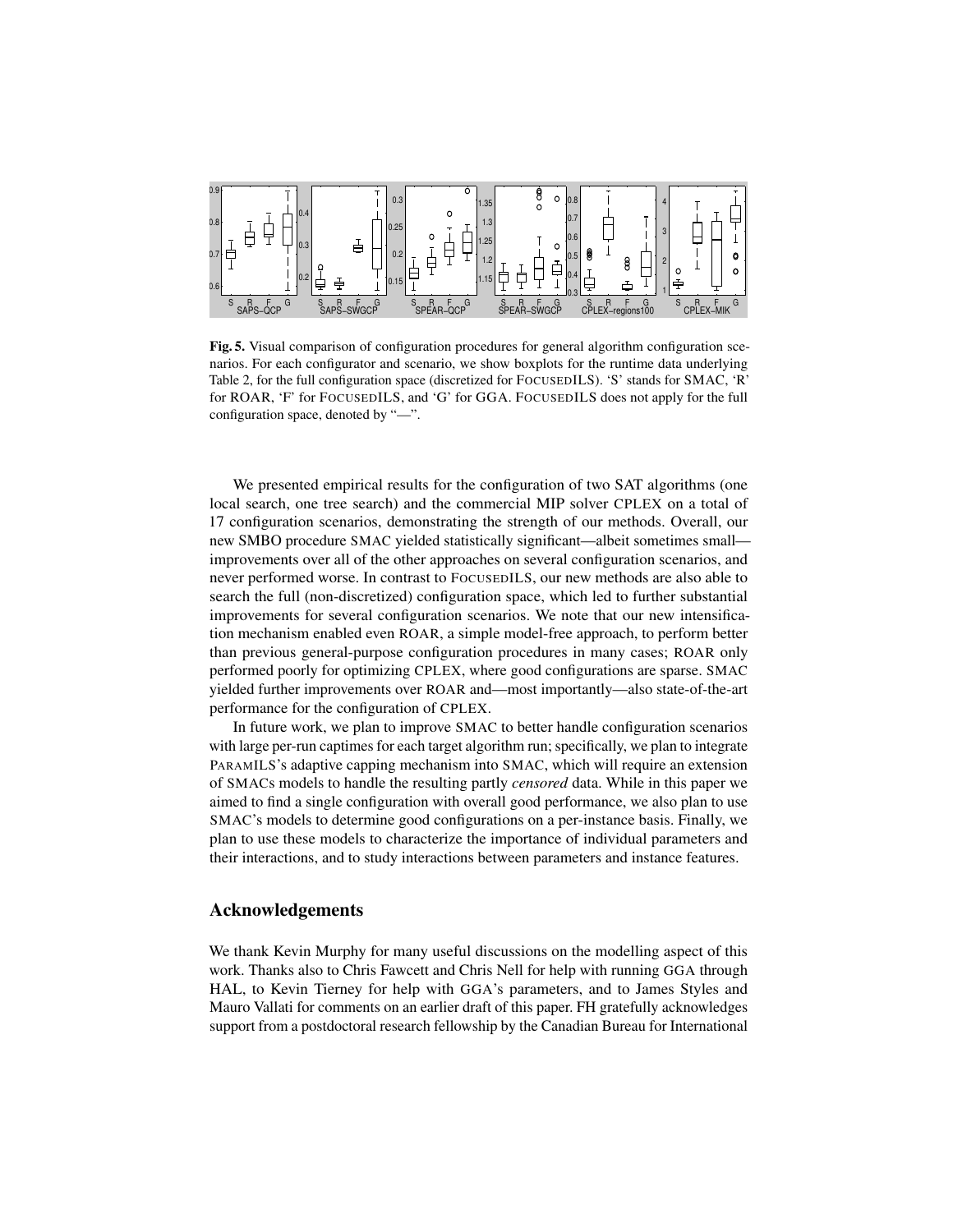Education. HH and KLB gratefully acknowledge support from NSERC through their respective discovery grants, and from the MITACS NCE through a seed project grant.

# A Proof of Theorem 1

In order to prove the validity of kernel function  $K_{mixed}$ , we first prove the following Lemma:

**Lemma 5 (Validity of**  $K_{ham}$ ) *For any finite domain*  $\Theta$ *, the kernel function*  $K_{ham}$ :  $\Theta \times \Theta \rightarrow \mathbb{R}$  *defined as* 

$$
K_{ham}(x, z) = \exp(-\lambda \cdot [1 - \delta(x, z)]) \tag{4}
$$

*is a valid kernel function.*

*Proof. We use the facts that any constant is a valid kernel function, and that the space of kernel functions is closed under addition and multiplication. We also use the fact that a* kernel function  $k(x, z)$  *is valid if we can find an embedding*  $\phi$  *such that*  $k(x, z)$  =  $\phi(x)^{\mathsf{T}} \cdot \phi(z)$  [43].

Let  $a_1, \ldots, a_m$  denote the finitely many elements of  $\Theta_i$ , and for each element  $a_i$ *define an* m*-dimensional indicator vector* va<sup>i</sup> *that contains only zeros except at position i*, where it is one. Define a kernel function  $k_1(x, z)$  for  $x, z \in \Theta_i$  as the dot-product of *embeddings*  $\phi(x)$  *and*  $\phi(z)$  *in an m*-*dimensional space:* 

$$
k_1(x, z) = \mathbf{v}_x^{\mathsf{T}} \cdot \mathbf{v}_z = \sum_{i=1}^m \mathbf{v}_x(i) \cdot \mathbf{v}_z(i) = 1 - \delta(x, z).
$$

*To bring this in the form of Equation 4, we add the constant kernel function*

$$
k_2(x, z) = c = \frac{\exp(-\lambda)}{1 - \exp(-\lambda)},
$$

*and then multiply by the constant kernel function*

$$
k_3(x, z) = 1/(1 + c) = 1 - \exp(-\lambda).
$$

*We can thus rewrite function* Kham *as the product of valid kernels, thereby proving its validity:*

$$
K_{ham}(x, z) = (k_1(x, z) + k_2(x, z)) \cdot k_3(x, z)
$$
  
= 
$$
\begin{cases} 1 & \text{if } x = z \\ \exp(-\lambda) & \text{otherwise} \end{cases}
$$
  
= 
$$
\exp[-\lambda \delta(x \neq z)].
$$

**Theorem 1** (Validity of  $K_{mixed}$ ). *The kernel*  $K_{mixed}$  :  $\Theta \times \Theta \rightarrow \mathbb{R}$  *defined as* 

$$
K_{mixed}(\boldsymbol{\theta}_i, \boldsymbol{\theta}_j) = \exp \left[ \sum_{l \in \mathcal{P}_{cont}} (-\lambda_l \cdot (\theta_{i,l} - \theta_{j,l})^2) + \sum_{l \in \mathcal{P}_{cat}} (-\lambda_l \cdot [1 - \delta(\theta_{i,l}, \theta_{j,l})]) \right].
$$

*is a valid kernel function for arbitrary configuration spaces.*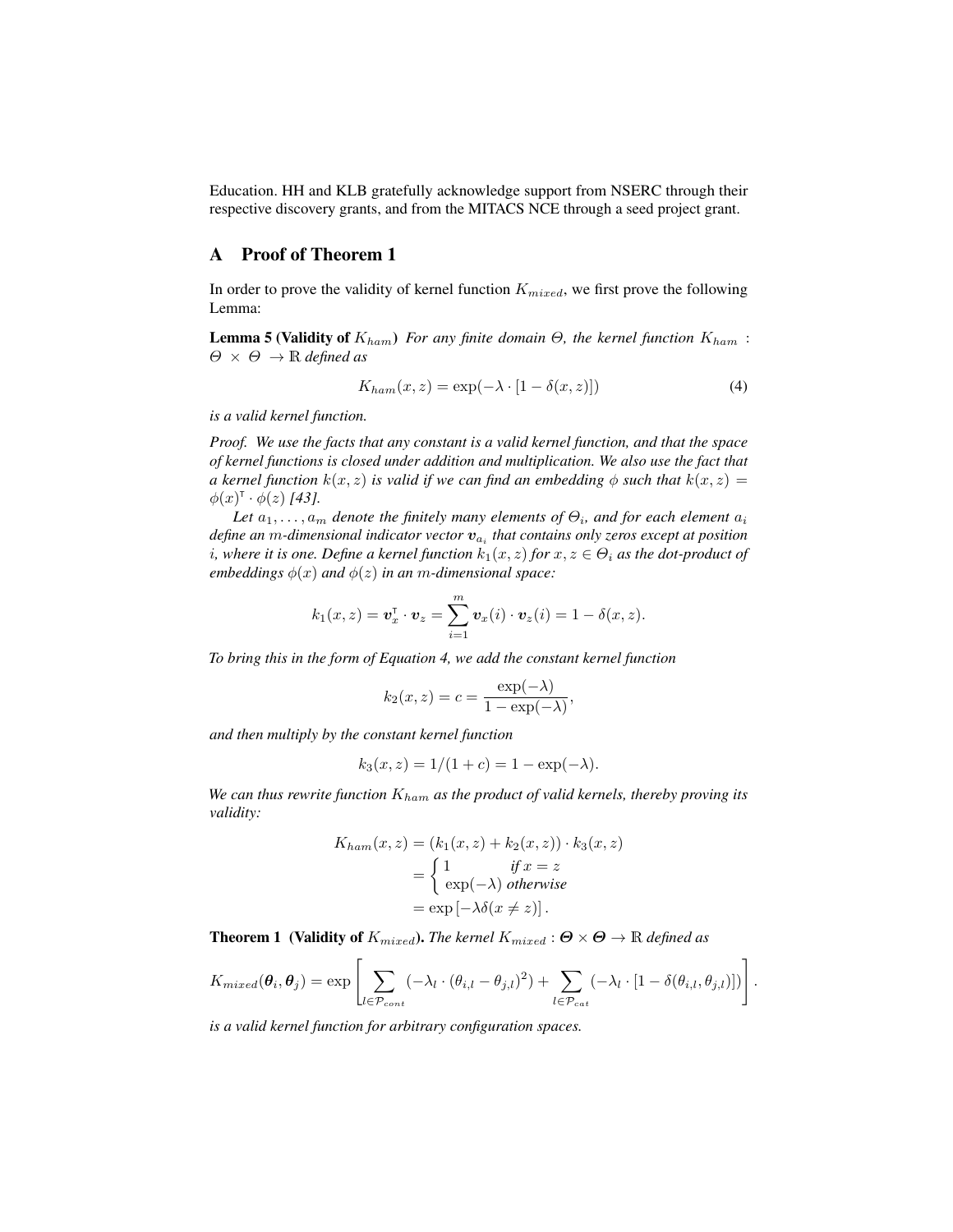*Proof. Since* Kmixed *is a product of the valid Gaussian kernel*

$$
K(\boldsymbol{\theta}_i, \boldsymbol{\theta}_j) = \exp \left[ \sum_{l \in \mathcal{P}_{cont}} (-\lambda_l \cdot (\theta_{i,l} - \theta_{j,l})^2) \right]
$$

*and one* Kham *kernel for each categorical parameter, it is a valid kernel.*

# References

- [1] F. Hutter, H. H. Hoos, and K. Leyton-Brown. Automated configuration of mixed integer programming solvers. In *Proc. of CPAIOR-10*, pages 186–202, 2010.
- [2] S. Minton, M. D. Johnston, A. B. Philips, and P. Laird. Minimizing conflicts: A heuristic repair method for constraint-satisfaction and scheduling problems. *AIJ*, 58(1):161–205, 1992.
- [3] J. Gratch and G. Dejong. Composer: A probabilistic solution to the utility problem in speed-up learning. In *Proc. of AAAI-92*, pages 235–240, 1992.
- [4] S. P. Coy, B. L. Golden, G. C. Runger, and E. A. Wasil. Using experimental design to find effective parameter settings for heuristics. *Journal of Heuristics*, 7(1):77–97, 2001.
- [5] B. Adenso-Diaz and M. Laguna. Fine-tuning of algorithms using fractional experimental design and local search. *Operations Research*, 54(1):99–114, Jan–Feb 2006.
- [6] P. Balaprakash, M. Birattari, and T. Stützle. Improvement strategies for the F-Race algorithm: Sampling design and iterative refinement. In *Proc. of MH-07*, pages 108–122, 2007.
- [7] M. Birattari, Z. Yuan, P. Balaprakash, and T. Stützle. *Empirical Methods for the Analysis of Optimization Algorithms*, chapter F-race and iterated F-race: an overview. Springer, Berlin, Germany, 2010.
- [8] F. Hutter, H. H. Hoos, and T. Stützle. Automatic algorithm configuration based on local search. In *Proc. of AAAI-07*, pages 1152–1157, 2007.
- [9] F. Hutter, H. H. Hoos, K. Leyton-Brown, and T. Stützle. ParamILS: an automatic algorithm configuration framework. *JAIR*, 36:267–306, October 2009.
- [10] C. Ansótegui, M. Sellmann, and K. Tierney. A gender-based genetic algorithm for the automatic configuration of algorithms. In *Proc. of CP-09*, pages 142–157, 2009.
- [11] F. Hutter. *Automated Configuration of Algorithms for Solving Hard Computational Problems*. PhD thesis, University Of British Columbia, Vancouver, Canada, 2009.
- [12] M. Birattari, T. Stützle, L. Paquete, and K. Varrentrapp. A racing algorithm for configuring metaheuristics. In *Proc. of GECCO-02*, pages 11–18, 2002.
- [13] F. Hutter, D. Babic, H. H. Hoos, and A. J. Hu. Boosting Verification by Automatic Tuning of ´ Decision Procedures. In *Proc. of FMCAD'07*, pages 27–34, 2007.
- [14] A. KhudaBukhsh, L. Xu, H. H. Hoos, and K. Leyton-Brown. SATenstein: Automatically building local search SAT solvers from components. In *Proc. of IJCAI-09*, 2009.
- [15] D. R. Jones, M. Schonlau, and W. J. Welch. Efficient global optimization of expensive black box functions. *Journal of Global Optimization*, 13:455–492, 1998.
- [16] T. Bartz-Beielstein, C. Lasarczyk, and M. Preuss. Sequential parameter optimization. In *Proc. of CEC-05*, pages 773–780. IEEE Press, 2005.
- [17] T. Bartz-Beielstein. *Experimental Research in Evolutionary Computation: The New Experimentalism*. Natural Computing Series. Springer Verlag, Berlin, 2006.
- [18] F. Hutter, H. H. Hoos, K. Leyton-Brown, and K. P. Murphy. An experimental investigation of model-based parameter optimisation: SPO and beyond. In *Proc. of GECCO-09*, 2009.
- [19] F. Hutter, H. H. Hoos, K. Leyton-Brown, and K. P. Murphy. Time-bounded sequential parameter optimization. In *Proc. of LION-4*, pages 281–298, 2010.